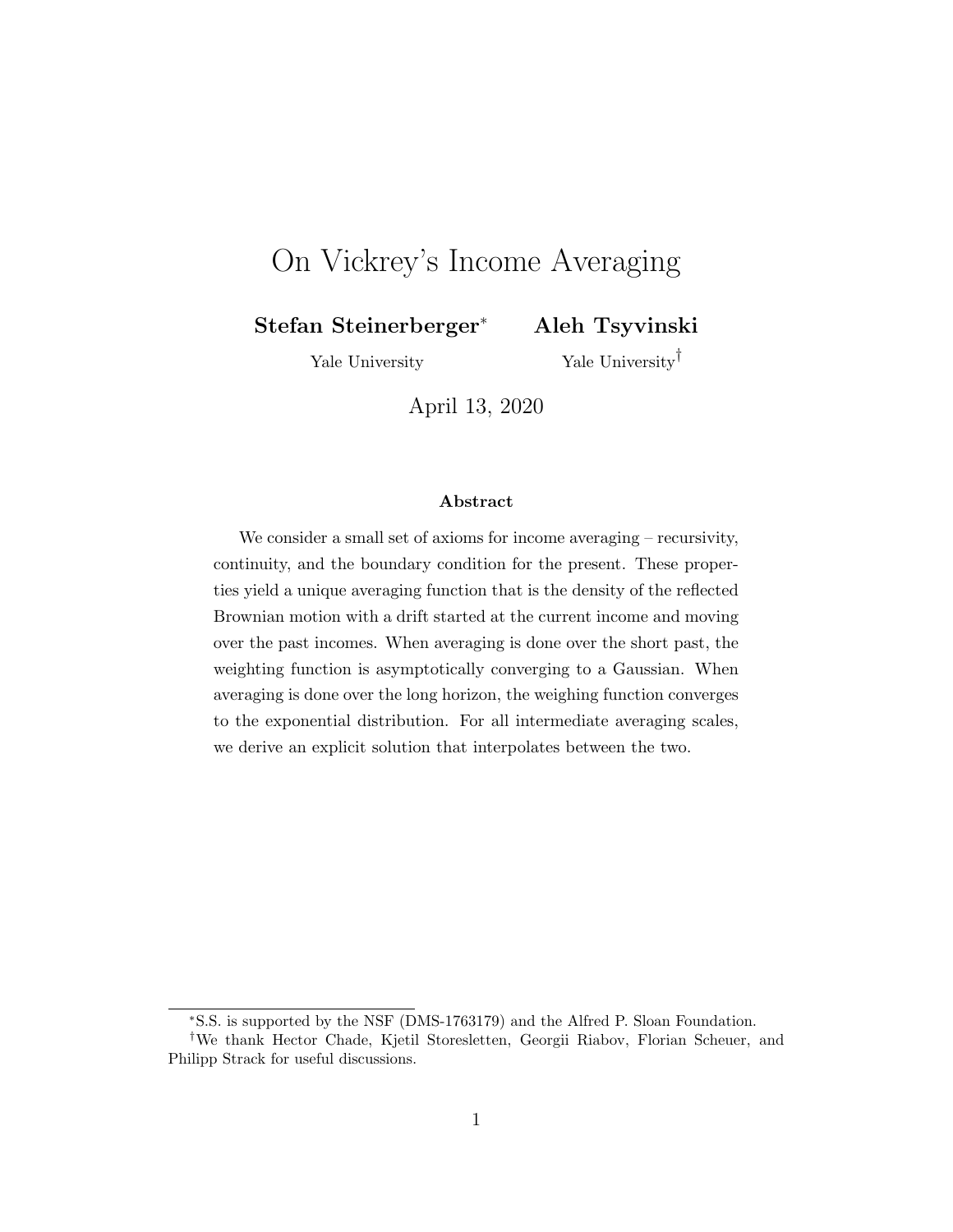# 1 Introduction

How to average over the past is one of the most basic questions that arises in a variety of economic fields. Our particular focus is on a classic public economic issue – how to average income for the tax purposes – but the answer is broadly applicable to many other topics. The question of income averaging is typically attributed to Vickrey (1939) and can be summarized as follows.<sup>1</sup> Consider a progressive tax system and two taxpayers with the same income over a period of time. The person with the constant income pays a lower total amount of taxes than the person with the fluctuating income. Averaging income to equalize the tax burden then may be desirable.<sup>2</sup>

In this paper, we want to abstract from the desirability of averaging. Our goal is to formalize the question of averaging and to propose a small set of reasonable axioms that an averaging mechanism may possess. Given this set of the axioms, we are interested in what averaging functions may arise. More broadly, the question of averaging over the past, given a small set of assumptions, may be of use in a variety of other applications such as behavioral economics or dynamic contracting.

We chose two main axioms that the averaging function that weights income at different periods should satisfy. The first is recursivity – averaging should treat various scales of smoothing in a unified way. In this context, the assumption implies that averaging at some scale and then at another scale is equivalent to averaging at the combined scale. This condition ensures that all these outcomes agree: there is no difference in averaging over, say, a year, twelve units of a month or 52 weeks. Alternatively, one can think of this assumption as stating that no scale of averaging is singled out and all of them are treated equally. It is natural that a reasonable multiscale averaging method has the scales connected with this intrinsic compatibility condition. The second is a continuity or locality assumption that requires that the very distant

<sup>&</sup>lt;sup>1</sup>See also Simons  $(1938)$ .

<sup>2</sup>A related issue is the choice of the reference period for taxation. Most commonly the taxes are assessed on the annual basis. However, in principle, a government may use a shorter or a longer accounting period.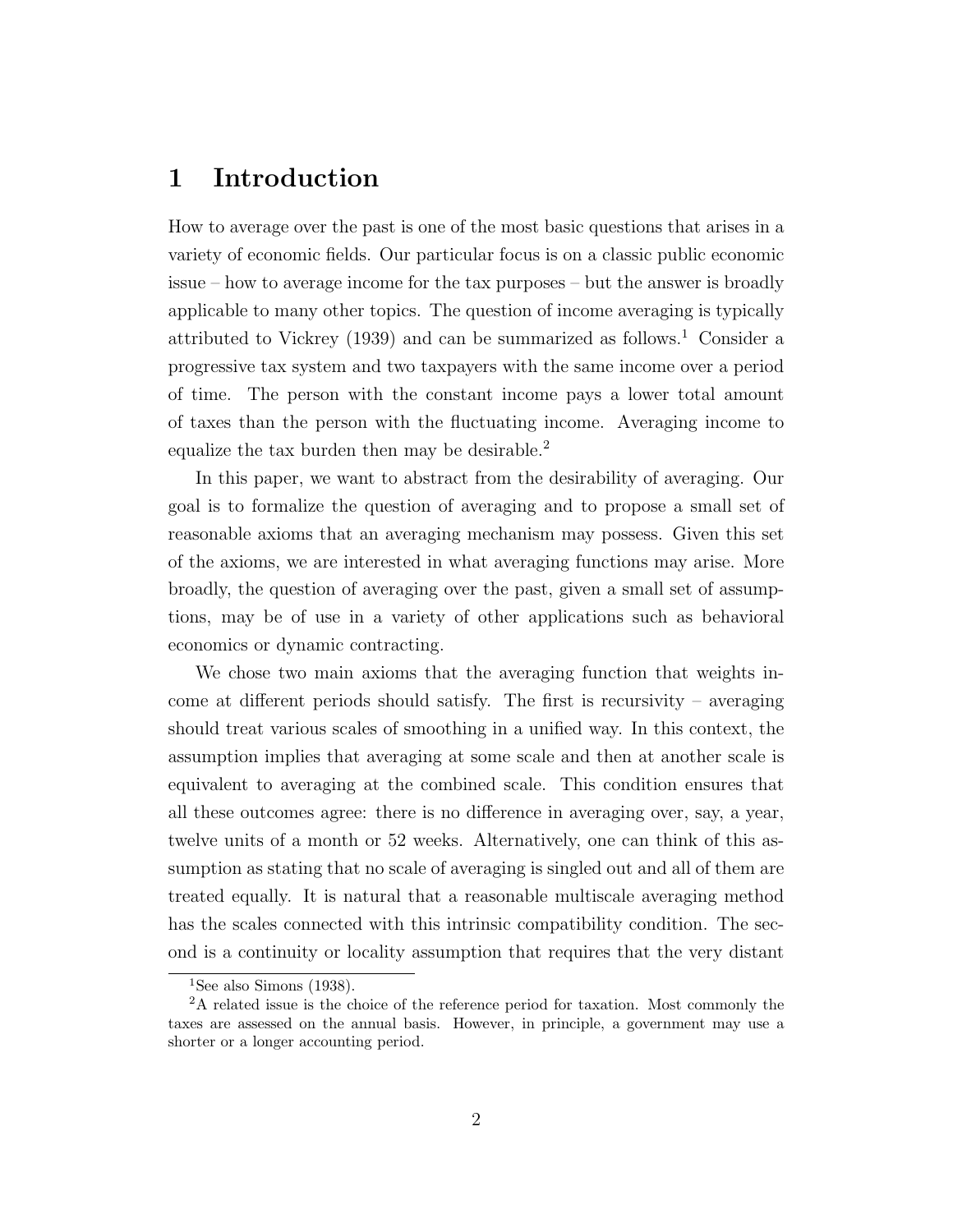incomes do not play a disproportionate role in averaging. We also need to postulate how we treat the present, that is, to set the boundary condition of the averaging rule. In addition, we impose some other, less essential conditions, such as various normalizations.

In principle, many weighting functions are possible: equal weights for all income, assigning lower weights to the more distant past, singling out some incomes, etc. We show that the small number of assumptions that we make result in a definite general weighting scheme. Specifically, the smoothed incomes and the weighting function are a solution to the second order parabolic partial differential equation. The easiest way to describe the intuition behind this result is using a probabilistic argument. One can think of averaging being done using a stochastic process. Fix a given time and consider a stochastic process originating in that period. The probability of the process reaching some other time is then the weight that the averaging assigns to that income. The recursivity (or semi-group) assumption implies that such a process is Markovian. The locality assumption implies that the process has continuous paths. The classic result is that the process is a diffusion. Since we are averaging over the past and given the behavior on the boundary, the resulting process is then a reflected Brownian motion with a drift. The weighting function is the density of this process. The smoothed incomes in turn satisfy a second order parabolic partial differential equation.<sup>3</sup>

The density of such process that defines a weighting function is known in a simple closed form. From the point view of present, the averaging function has particularly meaningful properties. Consider averaging over the very short period in the past. In this case, the drift does not have any substantial effect and the averaging is done mainly via the normal density with the nonzero mean determined by the drift. Consider now averaging over the long horizon. A remarkable fact in probability theory is that for any constant positive drift, the weighting function converges to an exponential. For all the averaging scales in between these two, there is an explicit solution that interpolates

<sup>&</sup>lt;sup>3</sup>In fact, we do not have to run average on the pre-tax income and could rather consider smoothing or averaging the tax contributions or the post tax income directly.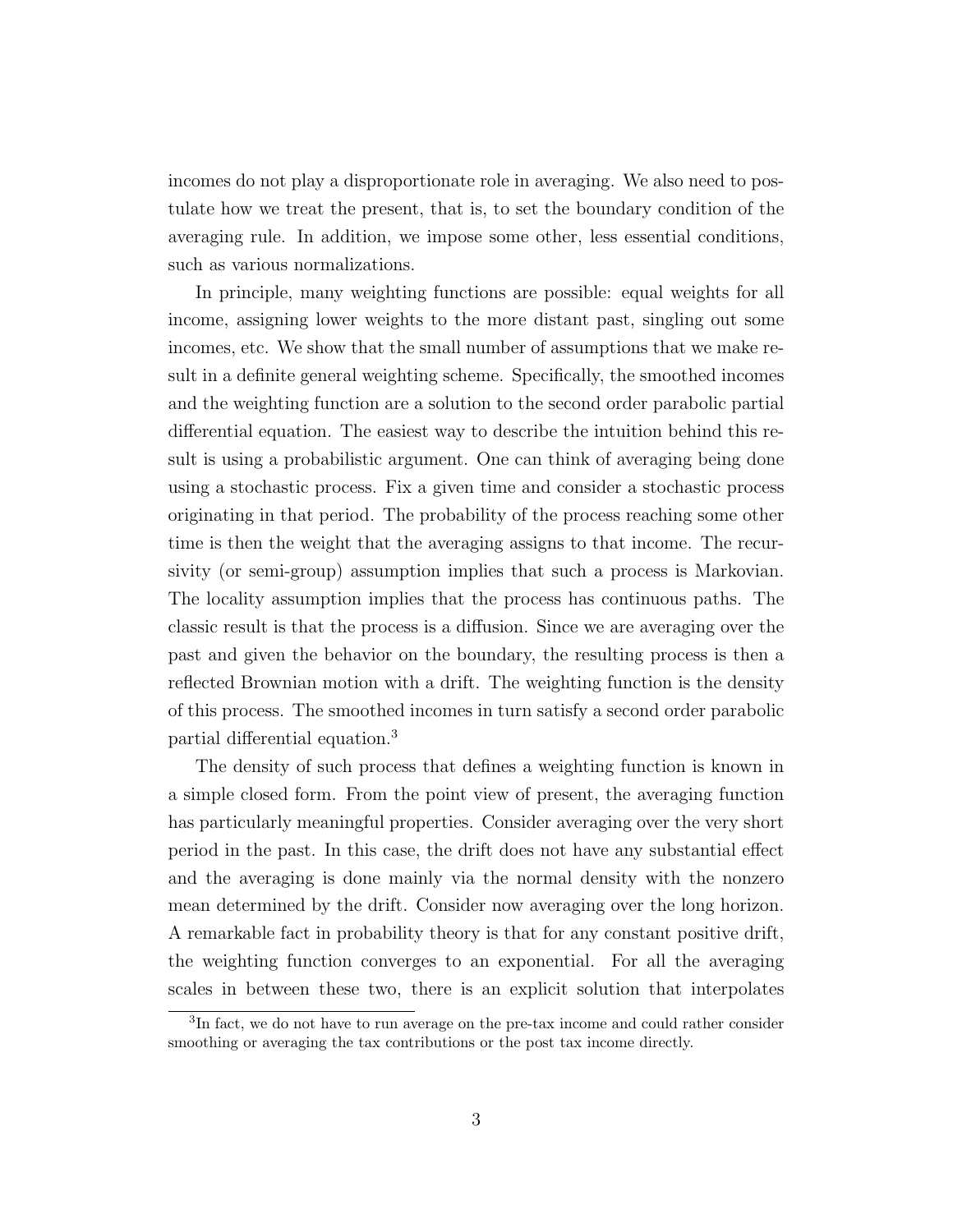between them. We also show that the smoothed income has a particular strong smoothing structure of a gradient flow.

Finally, we want to remark that our work connects the economic question of averaging to two literatures that previously have not been represented in economics. The first is the mathematical imaging and vision literature that considers representation of images over various smoothing scales (see, e.g. Aubert and Kornprobst 2006 and Lindeberg 2013). The second, is the Schönberg's theory of variation diminishing transformations and Polya's frequency functions (Schönberg 1948, Steinerberger 2019).<sup>4</sup> Our results nest and interpolate between the results on averaging obtained in these two approaches.

#### 2 Literature

The question of Vickrey's income averaging is classic and familiar to any student of public finance. While this mechanism is not widely used in fiscal practice today (there are some provisions for income averaging for artists and farmers), it was extensively employed in the past. Great Britain applied a progressive tax schedule to the average of the individual income of the previous three years from 1799 to 1926. Between 1923 and 1938 Australia used a fiveyear moving average of income over the past five years (Holt 1949). Gordon and Wen (2018) describe a more recent experience the summary of which we present: The United States introduced general income averaging in 1964 and it was repealed in the 1986 Tax Reform Act. In Canada, a similar policy to that in the United States was introduced in 1972 together with forward averaging of the income-averaging annuity contracts and had been in effect until 1988. The impact of progressive tax rates on realized capital gains was one reason for setting of low tax rates on capital gains. There are also several prominent recent proposals to reintroduce income averaging. Batchelder (2003) proposes targeted averaging for the poor in the context such as EITC in the US. In Canada, Mintz and Wilson (2002) for primarily retirement savings plans and

<sup>&</sup>lt;sup>4</sup>The literature on total positivity that builds on this work (Karlin 1968) is used more extensively in economics.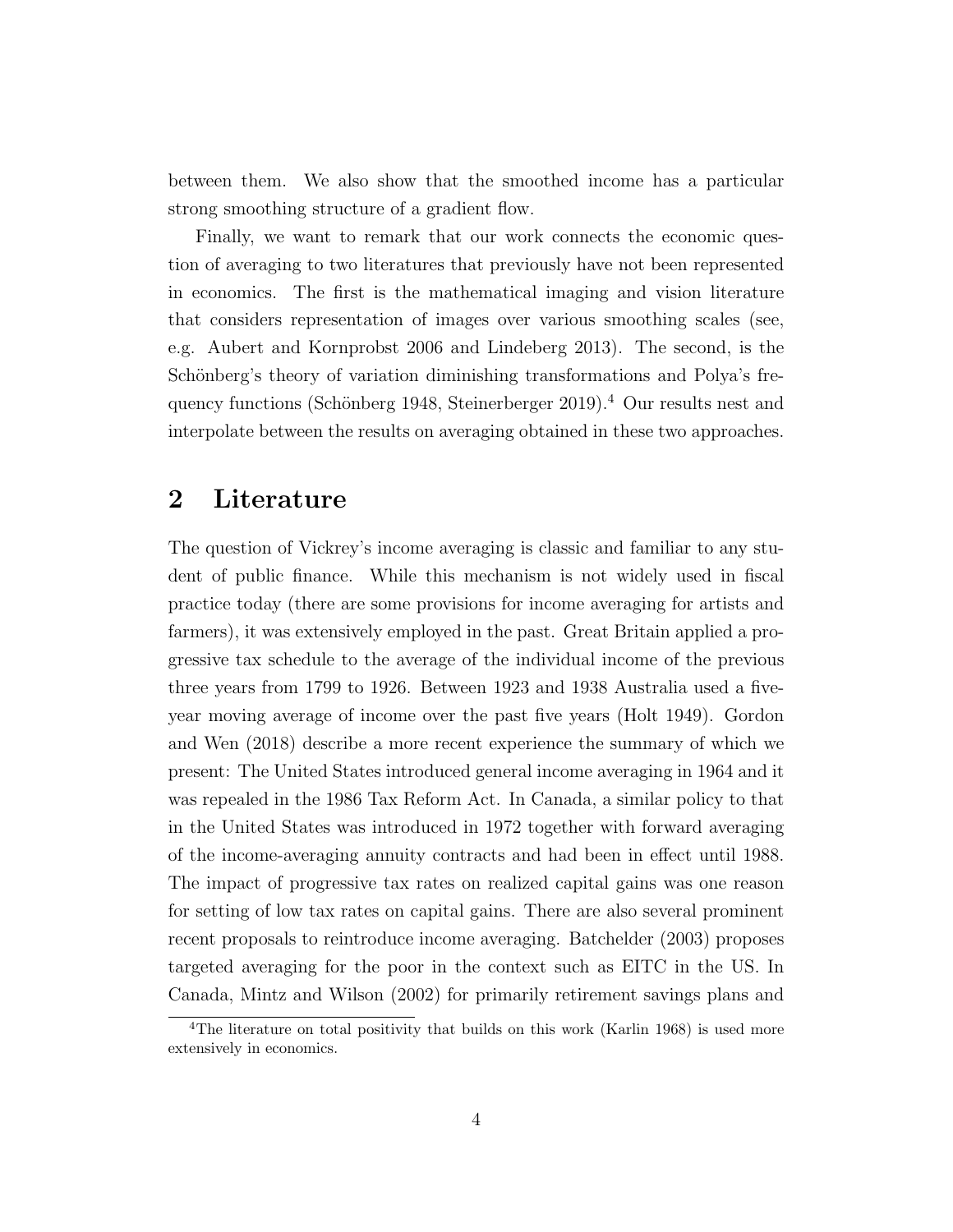Gordon and Wen (2018) more broadly argue for income averaging.

The question of averaging regularly appears in models of dynamic taxation in which agents experience idiosyncratic shocks. The Mirrlees review (Mirrlees and Adam 2010) that analyzes the theoretical foundations behind the practical tax design devotes a signficant amount of space to the question of lifetime earning variability and lifetime income as the tax basis. Diamond (2009) discusses Vickrey's income averaging in the context of design of pensions systems. Huggett and Para (2010) study optimal lifetime tax in a model of social insurance. Kapicka (2017) extends the model of Heathcote, Storesletten, and Violante (2014) to allow for history-dependent taxes. He finds that the optimal weights on past incomes decline geometrically at a rate equal to the discount rate and that the gains from the history dependence are large. Jacobs (2017) reviewing digitization and taxation states increased feasibility of practical implementation of the income averaging rules.

There are relatively few recent studies of the empirical effects of income averaging.<sup>5</sup> The most comprehensive is Gordon and Wen  $(2018)$  which also contains a review of the older literature on the topic. For the Canadian data, they find that while fluctuation penalty is low on average, 10 percent of taxpayers faced annual tax penalties of 1 percentage point of their income and 1 percent of taxpayers paid 4 percentage points. That is, those in the top 1 percentile of the penalty paid 4 percent of their average annual income more in taxes per year if they had been able to perfectly average. The highest percentile is composed largely of the self-employed or those with the realized capital gains. What is more, 57 percent of taxpayers located between the 95th and 100th percentiles of the penalty are from the bottom income quintile. Similarly, in the US, Batchelder (2003) finds that families the bottom quartile of families ranked by the annual income faced an additional effective tax rate of 2.0 percentage points higher under annual income measurement than it would be if income were fully averaged, whereas for the top quartile's rate it is only 0.5 percentage points higher. Bargain, Trannoy, and Pacifico (2017) examine

<sup>5</sup> In terms of the assessment of the practical implementation of income averaging, there is an extensive literature in law (see, e.g., a summary in Buchanan 2005).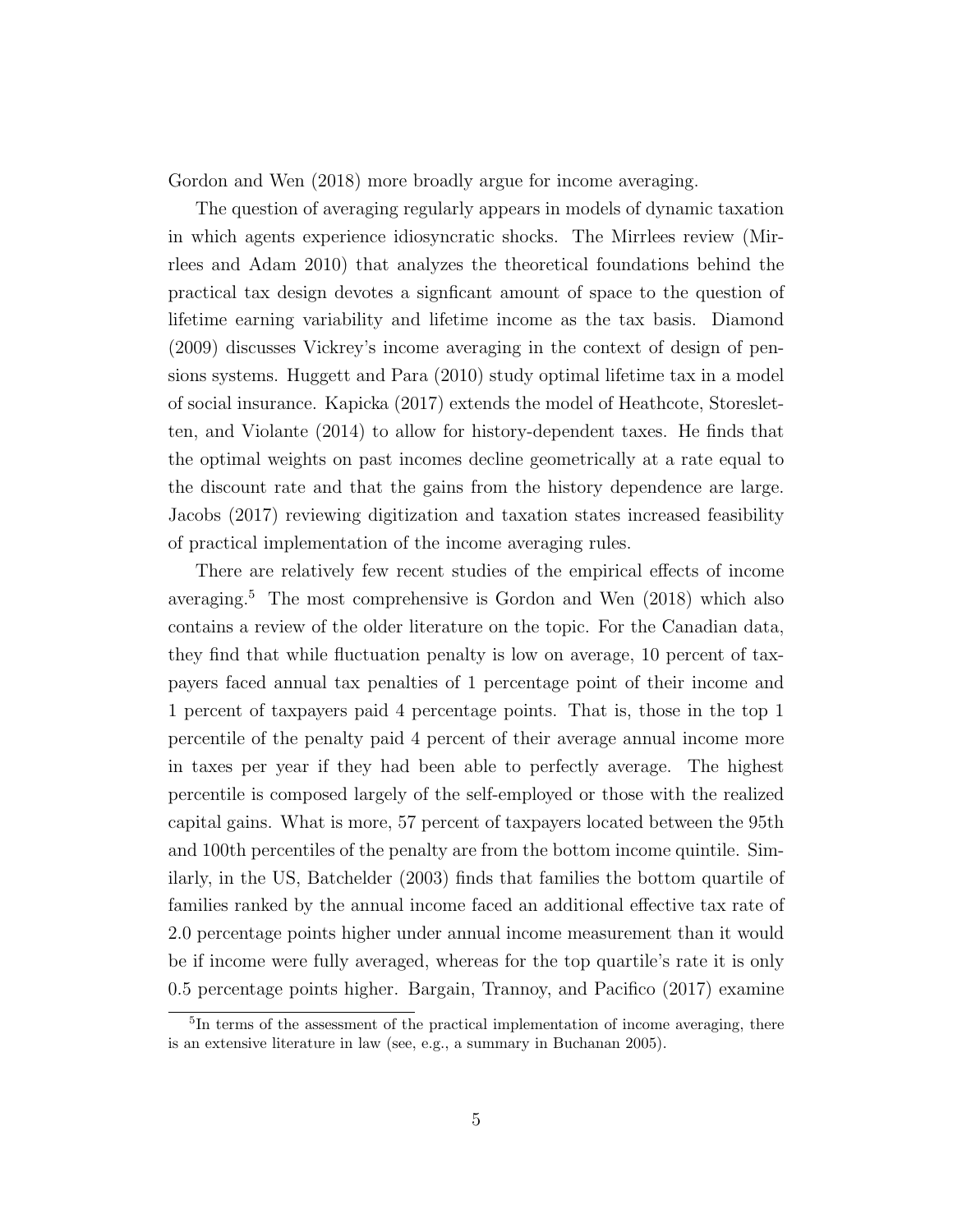French administrative data and show that increasing the tax frequency can lead to substantial social welfare gains, coming to an important degree from the bottom of the income distribution.<sup>6</sup>

There are two related answers in the mathematical literature to the question of averaging.

The first is given by the literature on scale-space in mathematical imaging and vision analysis (see e.g., books by Aubert and Kornprobst 2006 and Lindeberg 2013). This literature studies image representations at various scales – from the finest scale that represents the original image to the coarser scales of the smoothed versions of the images. Smoothing is conducted at various scales which are tightly related to each other. The analysis there is mainly concerned with two-sided averages and derives a deep and substantial result – a Gaussian kernel arises as a unique averaging object based on a small set of assumption when averaging is done over the whole line. The Gaussian kernel has many properties and appears in a variety of fields of mathematics: in the scale-space literature it is derived primarily using two main assumptions: varying forms of smoothing and the semigroup (recursivity) structure.<sup>7</sup> For example, Lindeberg (1997) writes "A notable coincidence between the different scale-space formulations that have been stated is that the Gaussian kernel arises as a unique choice for a large number of different combinations of underlying assumptions (scale-space axioms)." This is very important point: given a variety of reasonable assumptions you make (there is quite a lot of natural things one could assume), you usually end up with the Gaussian. At the same time, the one-sided question of averaging over the past is much less studied and the answer is less canonical in that literature.<sup>8</sup>

 ${}^{6}$ Saez (2002) considers the question for understanding the optimal period for computing the time liability.

<sup>7</sup>The literature identified also some other possible results where under different assumptions one may get the stable distributions from probability theory (see e.g., Pauwels, Van Gool, Fiddelaers, and Moons 1995) or a nonlinear diffusion (see e.g., Alvarez, Guichard, Lions, and Morel 1993) as the averaging principle – yet the Gaussian is a canonical and most widely used answer.

 ${}^{8}$ See Fagerström (2005), Lindeberg and Fagerström (1996), Lindeberg (2011), and Salden, ter Haar Romeny, and Viergever (1998).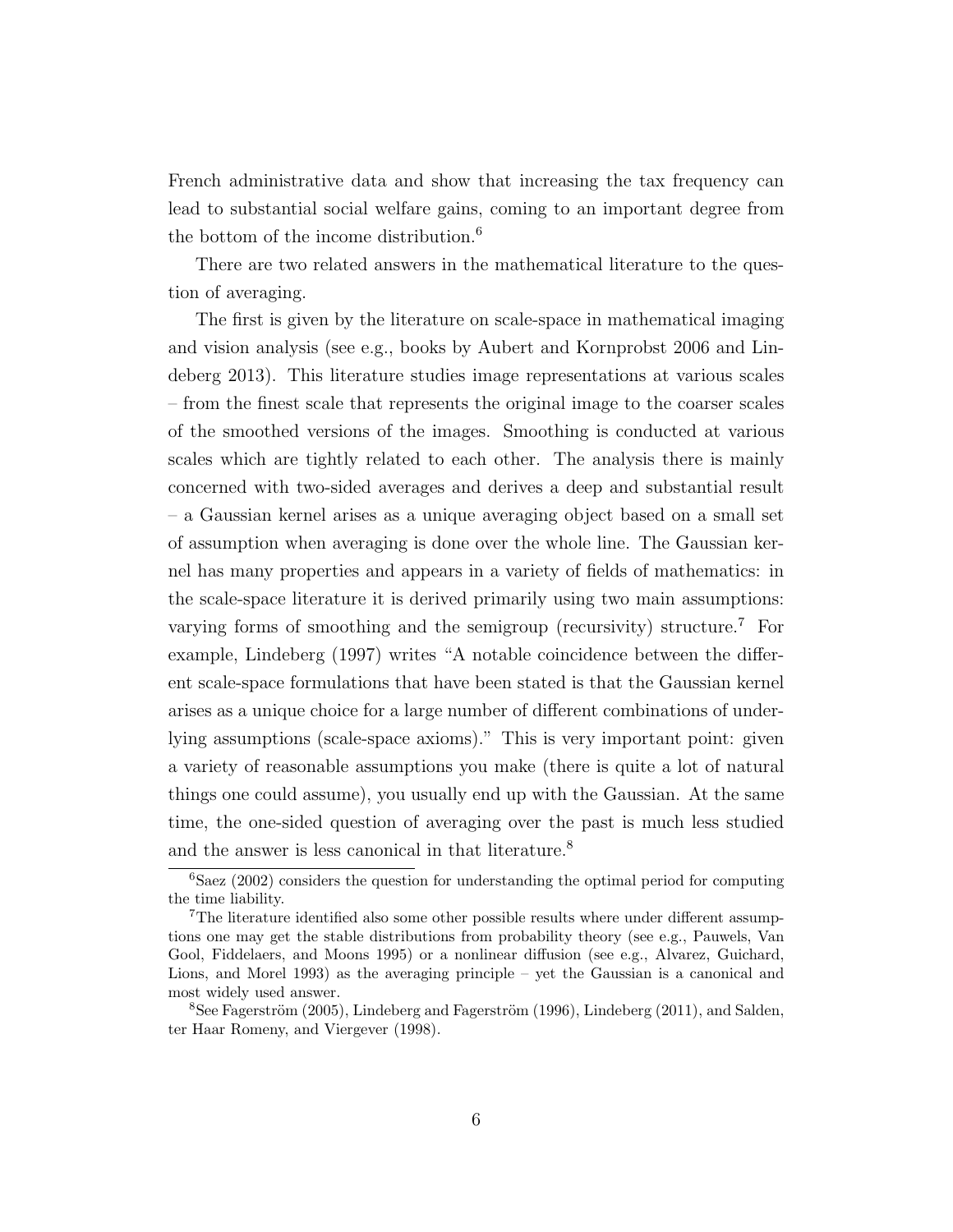The second literature (Steinerberger 2019) considers one-sided averages without the semi-group property. The main insight is based on the Schönberg's theory of variation diminishing transformations and Polya's frequency functions (Schönberg 1948). The variation diminishing property (total positivity) is a particular way to define uniform smoothing at all scales, and it requires that the number of the function's crossings at any levels is decreased.<sup>9</sup> The second assumption that is imposed is monotonicity where the more recent past is weighed heavier than the more distant path. Steinerberger (2019) shows that total positivity and monotonicity on the half line lead to the unique weighting given by the exponential distribution. That is, the "exponential smoothing" classical in time series analysis (Brown 1957 and Holt 1957 ) arises from a small set of axioms.

Our result can generate the conclusions of both of these approaches from a reasonable set of assumptions as well as a range of intermediate results. This leads to the weighting scheme that interpolates between the Gaussian (similar in spirit to the scale-space theories) for a short horizon of averaging and the exponential smoothing for a positive drift case if one considers the long time horizon.

# 3 A question of averaging

In this section, we define a question that we aim to study. Let a bounded measurable income function  $f : \mathbb{R} \to \mathbb{R}$  be defined on time  $x \in (-\infty, \infty)$ . That is,  $f(x)$  is income at time x. We are interested, at a given time, in finding the average of the income in the past. We want this process to be translation invariant: the way we average over the past should not depend on whether it is, for example, currently January or July. Moreover, we would like the process to be linear in the income: the sum of two averaged incomes should be the average of the sum of the two incomes. The canonical setting

 $9$ Karlin (1968) shows the unique averaging kernel that is variation diminishing and is a semigroup on the whole line is the Gaussian.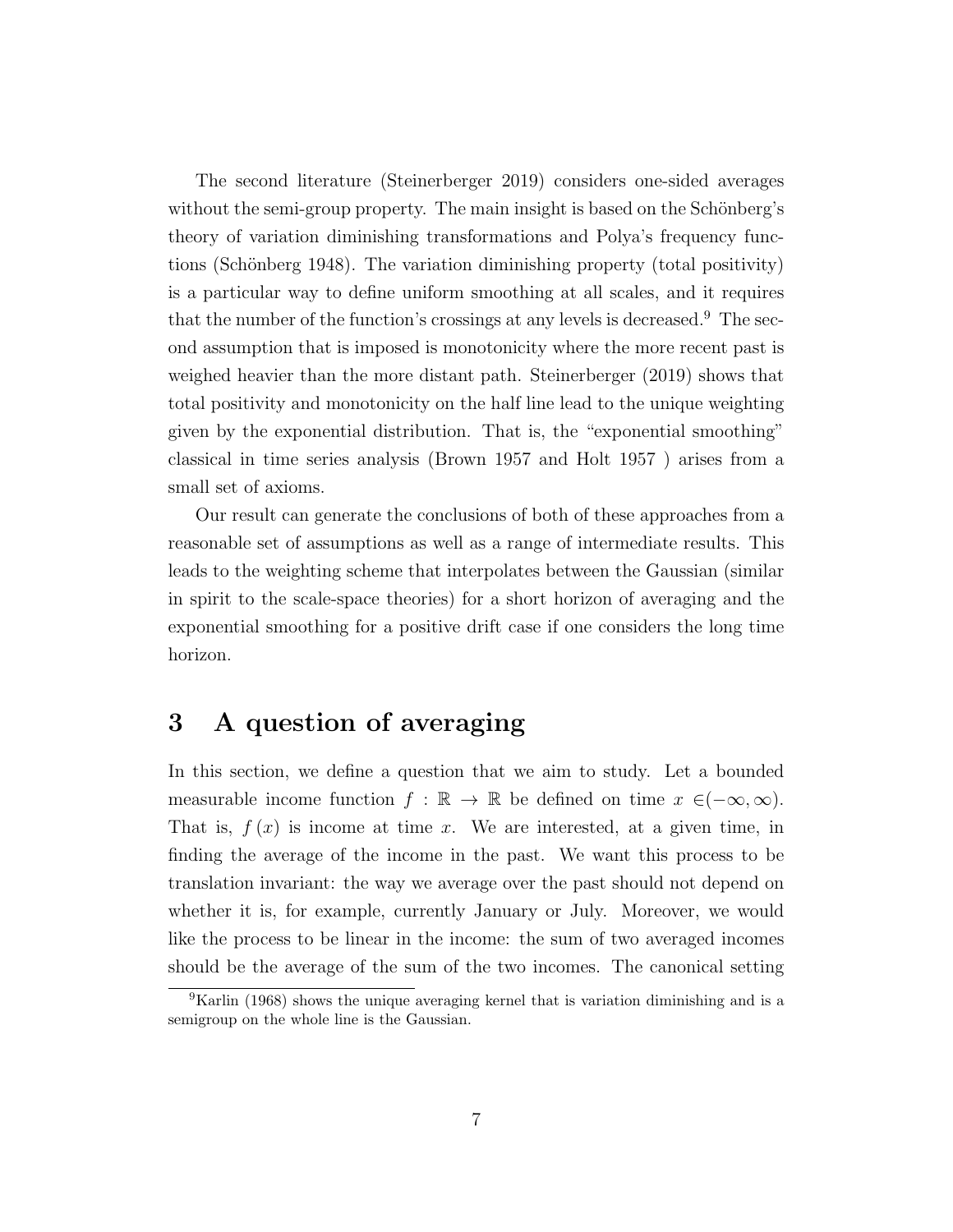for this is to average by

$$
g(x) = \int_0^\infty f(x - y)h(y)dy,
$$

where  $h : [0, \infty) \to \mathbb{R}$  is a (not necessarily continuous) weighting function, assigning weight  $h(y)$  to the income y units of time in the past. Many different weighting functions are conceivable. For example, one could simply average the income incurred over the last a units of time  $\overline{\ }$ -this would correspond to h being a step function on [0, a] having constant value  $1/a$ .

Our main question is what kind of averaging functions would arise given a small number of reasonable axioms. We emphasize that while we give one possible answer to this question under reasonable axiomatic assumptions, we believe that this question is well worth of further study. In particular, it is quite conceivable that other sets of assumptions would lead to other natural functions  $h(y)$ . We recall that in the mathematical imaging literature, the Gaussian arises naturally from a wide variety of very different assumptions. No such analogous way of forming averages seems to be known for the cases of onesided averages; both the one-sided Gaussian and the exponential distribution appear in very different settings but the existing literature is very sparse and not as comprehensive as the two-sided case. We believe this to be an exciting avenue for further work.

The second question, that we are interested in, is the issue of scale. We would like the weighting function and averaging to apply at different scales. That is, we want the function  $h$  to be in fact a family of functions parameterized by a scale parameter t. Intuitively, the scale parameter measures both the range of averaging (the effective length of the time period of averaging) and, as it will turn out, the degree of smoothing.<sup>10</sup> The reason for considering this parameter is that income fluctuations may occur at different time scales – from the weekly earnings of a restaurant worker to multi-year royalties of a songwriter. Having a range of scale parameters allows to consider different

<sup>&</sup>lt;sup>10</sup>That is, considering longer intervals allows for overall smoother averages – if I take my daily income, it may fluctuate significantly; if I average over a week, it will be smoother; and if I average over a year it will be smoother still.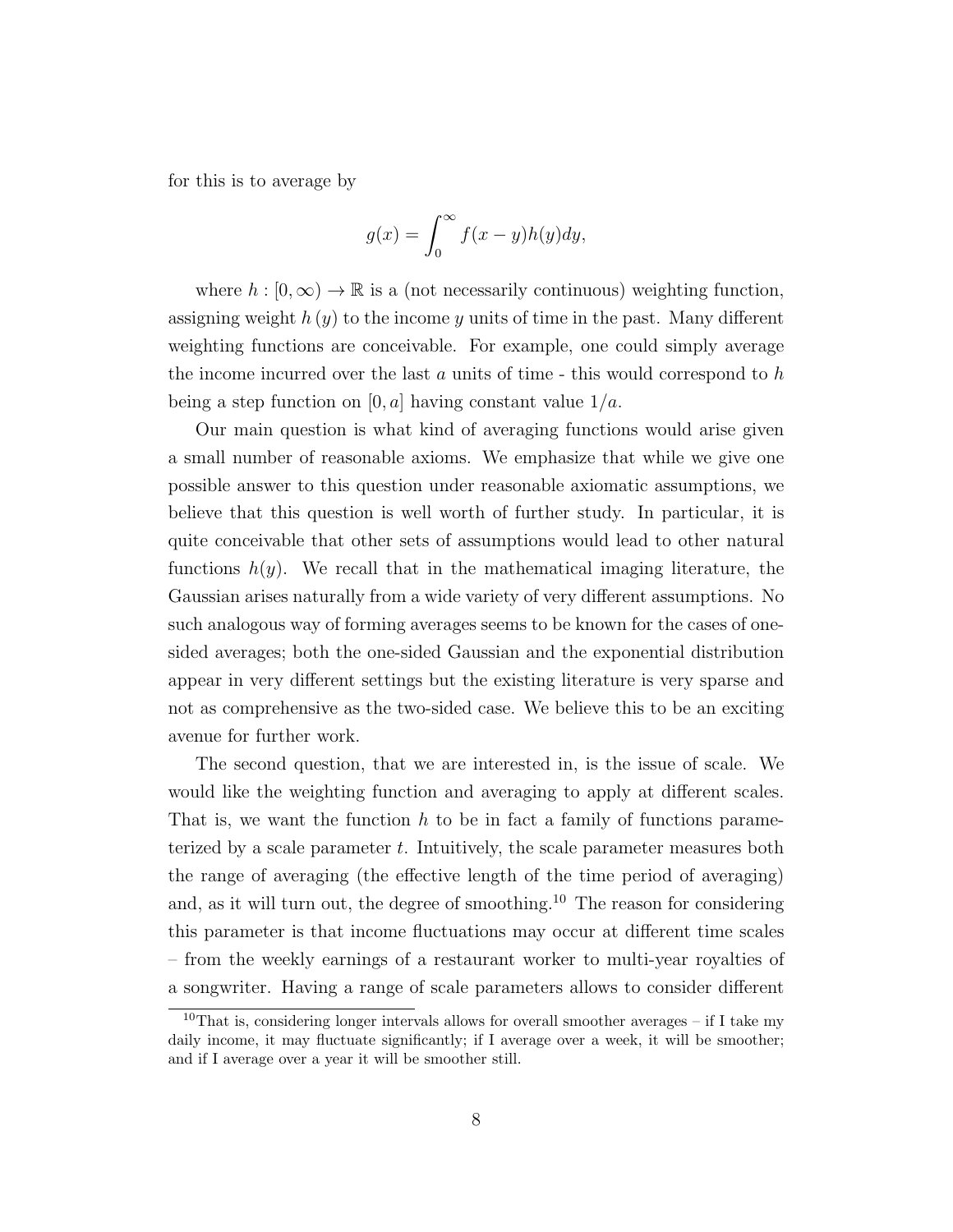averaging requirements that varying circumstances necessitate. If no assumptions are made on the range of income fluctuations a priori then all scales should be considered simultaneously. A challenge is to model and understand the representation of averaging not as an unrelated rules for different scales but rather to have a unifying principle that operates at all scales.<sup>11</sup>

Without loss of generality, we fix the initial time to 0 and call it the present. Let  $x \in (-\infty, 0]$  denote some time in the past and  $f(x)$  denote income at time x. We further introduce another parameter – scale  $t$ . We are interested in the transformations of the income function  $f(x)_{x\in(-\infty,0]}$  at different scales t:  $u(t, x)$ . The function  $u(t, x)$  is the smoothed income at time x where the scale of smoothing is  $t$ . Specifically,

$$
u(t,x) = \int_{-\infty}^{0} f(y)p_t(x,y)dy,
$$
 (1)

where  $p_t(x, y) \geq 0$  is an averaging or weighting function.<sup>12</sup>

The scale  $t$  in what follows also determines the intensity of smoothing. For a given scale  $t$ , this operation takes an initial income function  $f$  and transforms it into a new function  $u(t, x)_{x \in (-\infty, 0]}$  by convolving with the function  $p_t$ . That is, for a given x,  $u(t, x)$  is a weighted average of incomes  $f(y)$  with the weights  $p_t(x, y)$ . We are particularly interested in the value of smoothed income at the present time  $x = 0$  at various scales t:

$$
g(0) = u(t,0) = \int_{-\infty}^{0} f(y)p_t(0,y)dy.
$$

<sup>&</sup>lt;sup>11</sup>This is exactly the foundations of the scale-space theory in mathematical imaging and vision where an image has to be represented at different scales simultaneously – from the minute details at the close inspection to the outlines of the main features when viewed from a distance (see, e.g., Koenderink 1994 and Lindeberg 2013).

<sup>&</sup>lt;sup>12</sup>Instead of making the assumptions on the form of  $(1)$  we could have more abstractly considered a family of linear operators  $T_t$  acting on bounded and continuous functions  $f(x)_{x\in(-\infty,0]}$ . Riesz-Markov-Kakutani representation theorem implies that a (positive) continuous linear functional  $f \to T_t f$  is represented by a measure  $T_t f(x) = \int_{-\infty}^0 f(y) P_t(x, dy)$ . Further assuming  $T_t 1 = 1$  implies that  $P_t (x, dy)$  is a probability measure.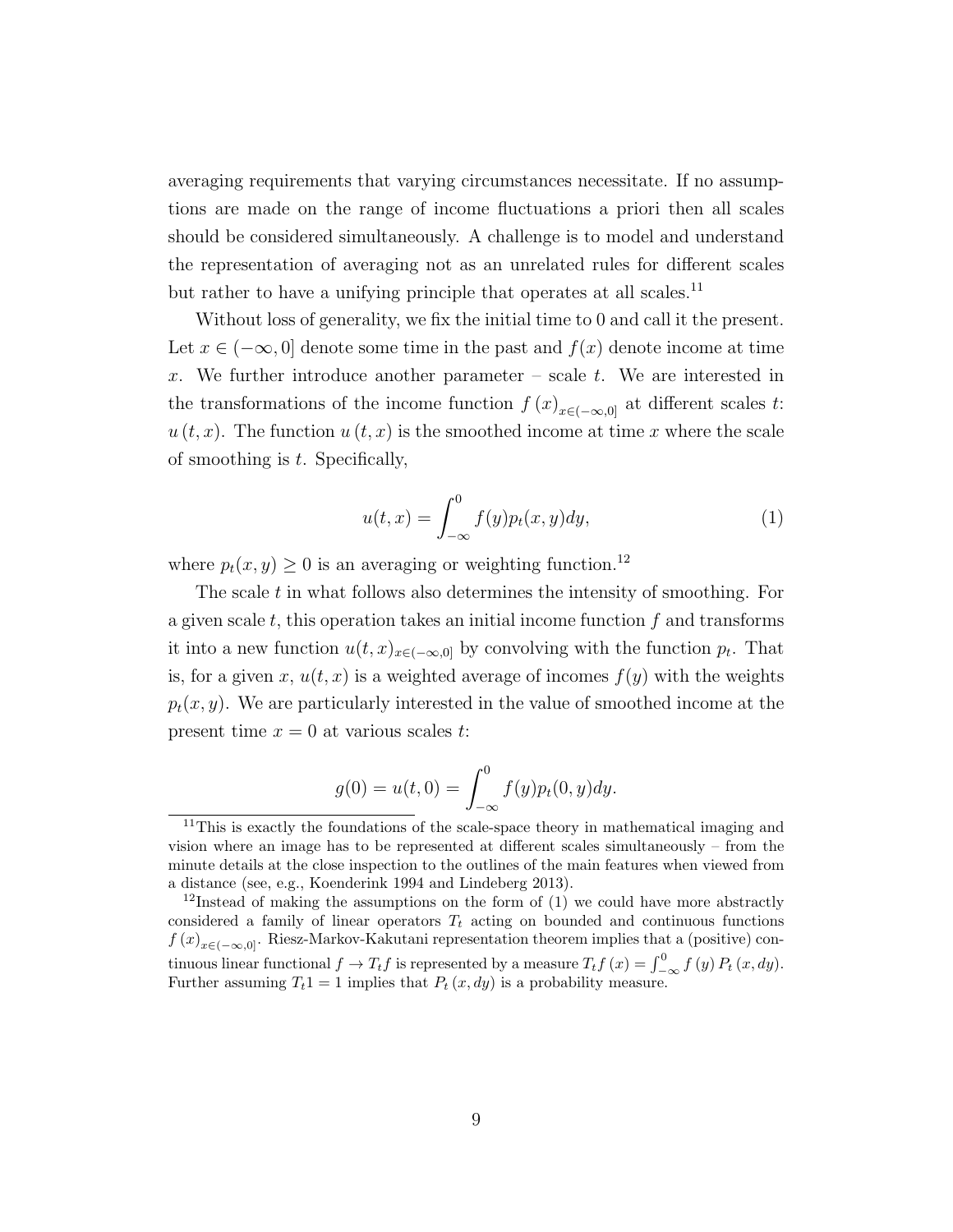#### 4 Main Assumptions

At this stage, the weighting function  $p_t(x, y)$  and the corresponding smoothed income  $u(t, x)$  can be very general, and we now state further assumptions that allow us to specifically determine it.

A natural condition, that is often not even mentioned, is that if the income function is constant,  $f(x) \equiv c$ , then the averaged income function should also be constant and equal to the same numerical value. We also normalize the weighting function: for all  $x, t$ 

$$
\int_{-\infty}^{0} p_t(x, y) dy = 1.
$$

The natural averaging after 0 units of time have passed is to simply return the original value at the point since nothing has yet happened. We assume then the initial condition that  $p_0(x, \cdot) = \delta_x$ , where  $\delta_x$  is the Dirac delta function.

Assumption 1. [Recursivity] For any  $x, y \in (-\infty, 0]$  and  $t, s \ge 0$ ,

$$
p_{t+s}(x,y) = \int_{-\infty}^{0} p_s(x,z) p_t(z,y) dz.
$$

This is a natural assumption that connects different scales of averaging.<sup>13</sup> It is similar to many other recursive formulations common in economics. In this context, the assumption implies that averaging at the scale s and then at the scale t is equivalent to averaging at scale  $t+s$ . Alternatively, one can think of this assumption as stating that no scale of averaging is singled out and all of them are treated equally. One could thus interpret it as a statement about the internal consistency: if such an averaging method were to be implemented, then a citizen could conceivably ask to have their income averaged twelve times over the scale of a month as well as over the scale of a year and then pick the more favorable outcome. This condition ensures that all these outcomes agree: there is no difference in averaging over a year, twelve units of a month or 52

<sup>&</sup>lt;sup>13</sup>More abstractly, we could have posed the semi-group property of the operator  $(T_t)$ :  $T_0f = f, T_s \circ T_t = T_{s+t}$ , for all  $s, t \geq 0$ .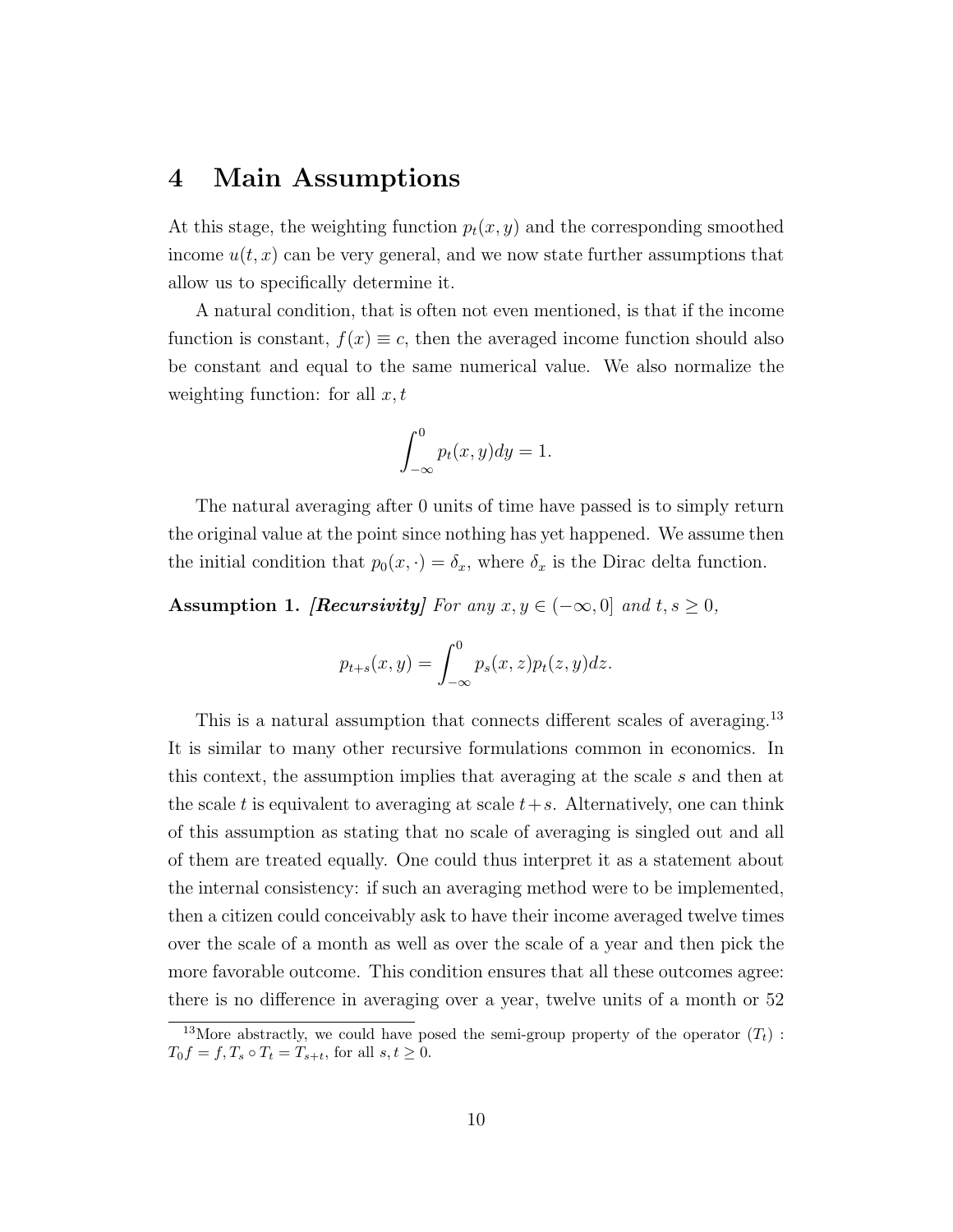weeks. It is natural that a reasonable multiscale averaging method has the scales connected with this intrinsic compatibility condition.

We now turn to the third assumption – locality.

**Assumption 2.** [Locality] For each  $x \in (-\infty, 0)$  and  $\varepsilon > 0$ 

$$
\int_{|y-x|>\varepsilon} p_t(x,y)dy = o(t).
$$

Furthermore, there exist the infinitesimal characteristics a and r:

$$
\int_{|y-x|\leq \varepsilon} (y-x)p_t(x,y)dy = rt + o(t),
$$
  

$$
\int_{|y-x|\leq \varepsilon} (y-x)^2 p_t(x,y)dy = at + o(t).
$$

In essence, this assumption states a form of continuity for the averaging operator that for a given x, only the local values  $y$  matter for the resulting average (for small  $t$ ). There is also an additional assumption built in here – time and scale independence of the coefficients – which we chose not to state separately. We could have instead assumed that  $a(t, x)$  and  $r(t, x)$  with the results straightforwardly extending.<sup>14</sup> There is also one symmetry and, without loss of generality, we can set  $a = 1$ . <sup>15</sup>

There is also a probabilistic interpretation of this assumption. One can think of the weight  $p_t(x, y)$  as the probability that a process travels from x to y in time t. The first part of the above assumption then states that the probability of non-local jumps is vanishingly small in time. This assumption together with the recursivity assumption then ensures the continuity of the paths of the stochastic process (see, e.g., Feller 1954).

Finally, we need an assumption on the behavior of the weighting function  $p_t(x, y)$  at the boundary. There are two canonical ways of dealing with a

<sup>14</sup>More broadly, it may be of interest to also incorporate some assumptions related to the time-value of money which would determine the value of  $r(x)$ .

<sup>&</sup>lt;sup>15</sup>Different a would correspond to speeding up the time; however, since time will actually be one of the parameters in our solution formula, it can be recovered from there.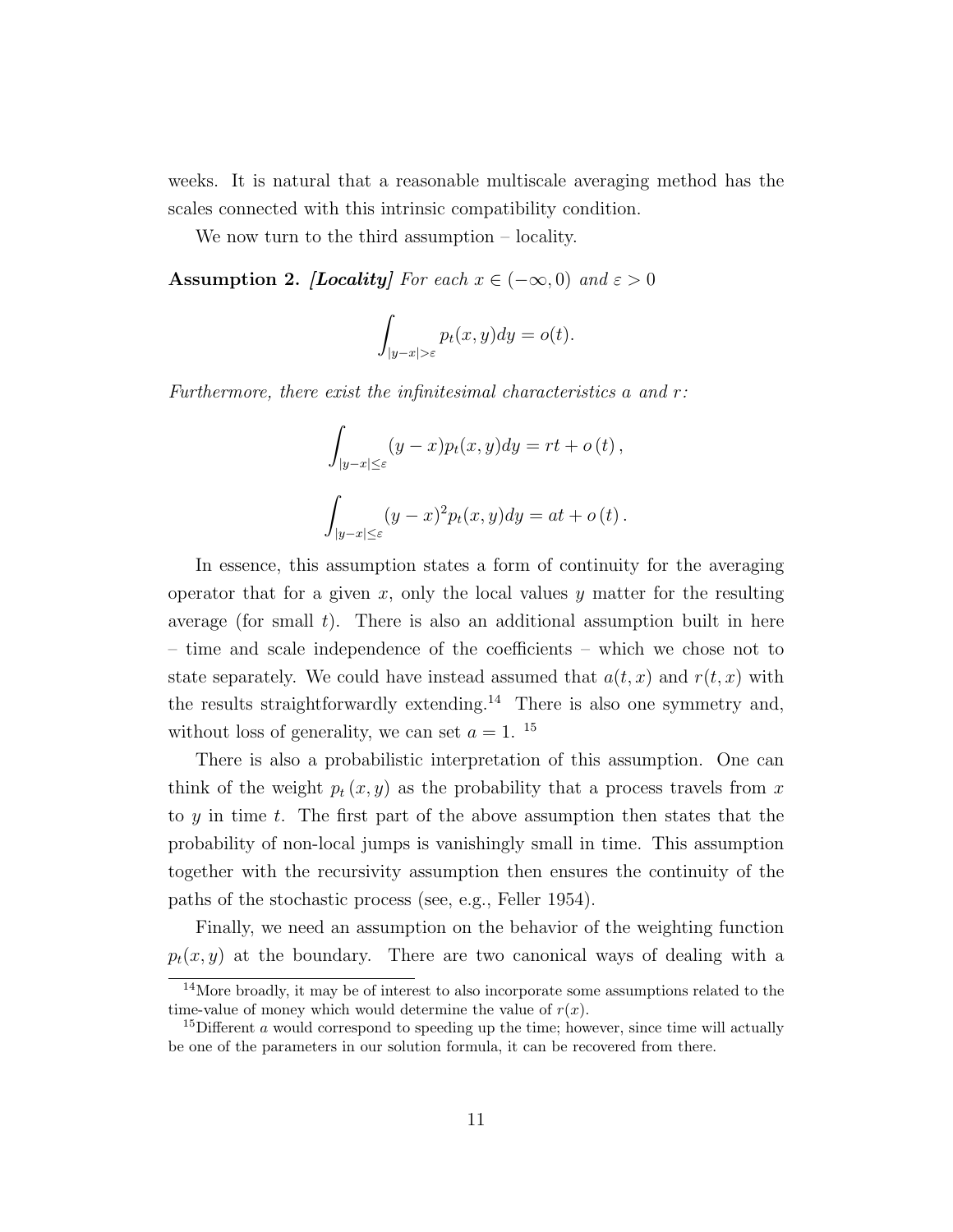boundary: to impose Dirichlet or Neumann conditions. Dirichlet conditions are not suitable for our application because we would not want to impose a zero weight being assigned to the present income at  $x = 0.16$  This leaves Neumann conditions as a natural choice:  $17\,$ 

Assumption 3. *[Boundary Conditions]* For any  $y < 0$ ,

$$
\frac{\partial}{\partial x}p_t(x,y)|_{x=0} = 0.
$$

Remark. Finally, it is important to note that clearly there are many possible choices for the assumptions on averaging. One goal of our work is to formalize the question and open the venues to exploring possibly other choices of assumptions.

### 5 Results

We now state the result characterizing the weighting function  $p_t(x, y)$ .

Proposition. The evolution equation that follows from Assumptions 1-3 is

$$
\frac{\partial}{\partial t}p_t(x,y) = \frac{1}{2}\frac{\partial^2}{\partial x^2}p_t(x,y) + r\frac{\partial}{\partial x}p_t(x,y).
$$
 (2)

Furthermore,  $p_t(x, y)$  has an explicit closed form given by the probability distribution function of the Reflected Brownian Motion:

$$
p_t(x,y) = 2re^{2ry}\Phi\left(\frac{rt+x+y}{\sqrt{t}}\right) + \frac{1}{\sqrt{t}}\phi\left(\frac{-rt-x+y}{\sqrt{t}}\right) + \frac{e^{2ry}}{\sqrt{t}}\phi\left(\frac{rt+x+y}{\sqrt{t}}\right),\tag{3}
$$

<sup>16</sup>Also Dirichlet condition contradicts the fact that the total mass is preserved.

$$
p_t(x, y) + \alpha \frac{\partial}{\partial x} p_t(x, y)|_{x=0} = 0
$$
 for some fixed  $\alpha \in \mathbb{R}$ .

<sup>&</sup>lt;sup>17</sup>There are also Robin conditions that one could impose, these are of the form

However, since this also involves the value of the function at the boundary (the quantity of interest), it seems unnatural to force it to be of any particular form.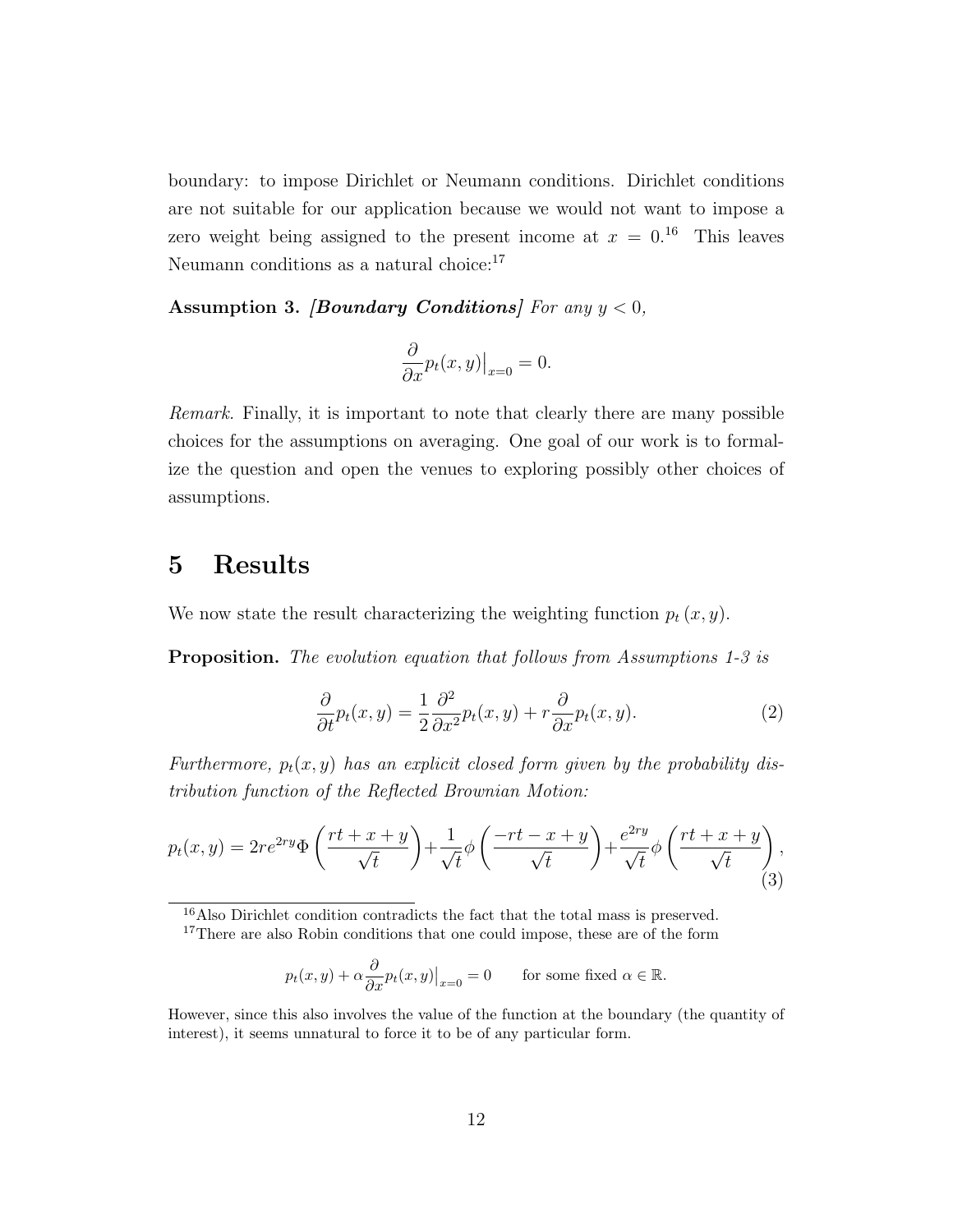where  $r \in \mathbb{R}$ ,  $x, y \leq 0$ ,  $\phi$  is the probability density function of the standard  $\mathcal{N}(0, 1)$  Gaussian distribution, and  $\Phi$  is its cumulative density function.

The first part of the result follows from the classic paper of Kolmogorov (1931) on the connection of the diffusion processes with the second order parabolic partial differential equations. The assumptions of the recursivity (semigroup) and locality (continuity) assure that the associated process is a diffusion with the density characterized by  $(2)$ .<sup>18</sup>

This particular partial differential equation 2 is actually quite simple and is easy to solve on the whole line R. What is different in our setting is that we are working on the half-line  $\mathbb{R}_{\leq 0}$  and have reflecting boundary conditions which is more challenging. For any fixed  $x < 0$  and any  $t > 0$ , we can interpret  $p_t(x, \cdot)$ as a probability distribution function. This probability distribution describes the position of a Brownian particle started in  $x$  and moving with constant drift in direction r (which points towards the origin for  $r > 0$  and away from the origin for  $r < 0$ ). Specifically, the relevant process  $Z_t$  is defined as follows – this is the Skorohod reflection problem (Skorohod 1961, 1962). Let  $(B_t)_{t\geq0}$ be a Brownian motion, and consider the process

$$
X_t = x + rt + B_t.
$$

There exists a unique increasing continuous function  $L_t$  such that  $L_0 = 0$ ,  $Z_t = X_t - L_t \leq 0$  and  $L_t$  grows only at the points where  $Z_t = 0$ . Precisely,  $L_t = \sup_{0 \le s \le t} X_s^+$ .

The second part of the result and the explicit form of weighting  $p_t(x, y)$ function in (3) follows from the results in the queueing theory of Harrison (2013, p. 48) and Glynn and Wang (2018).

<sup>&</sup>lt;sup>18</sup>In fact, one would need a weaker set of assumptions to ensure that  $p_t(x, y)$  is represented by a second-order differential equation. Specifically, assuming that the operator  $T_t$  is a semigroup, preserves unity  $(T_t 1 = 1)$ , and is non-negative  $(f \geq 0 \Rightarrow T_t f \geq 0)$  would suffice. This can be proven modifying Stroock (2008, Lemma 1.1.6, p.2) and is a consequence of a more general result of Peetre (1959) that local operators are differential operators of finite order.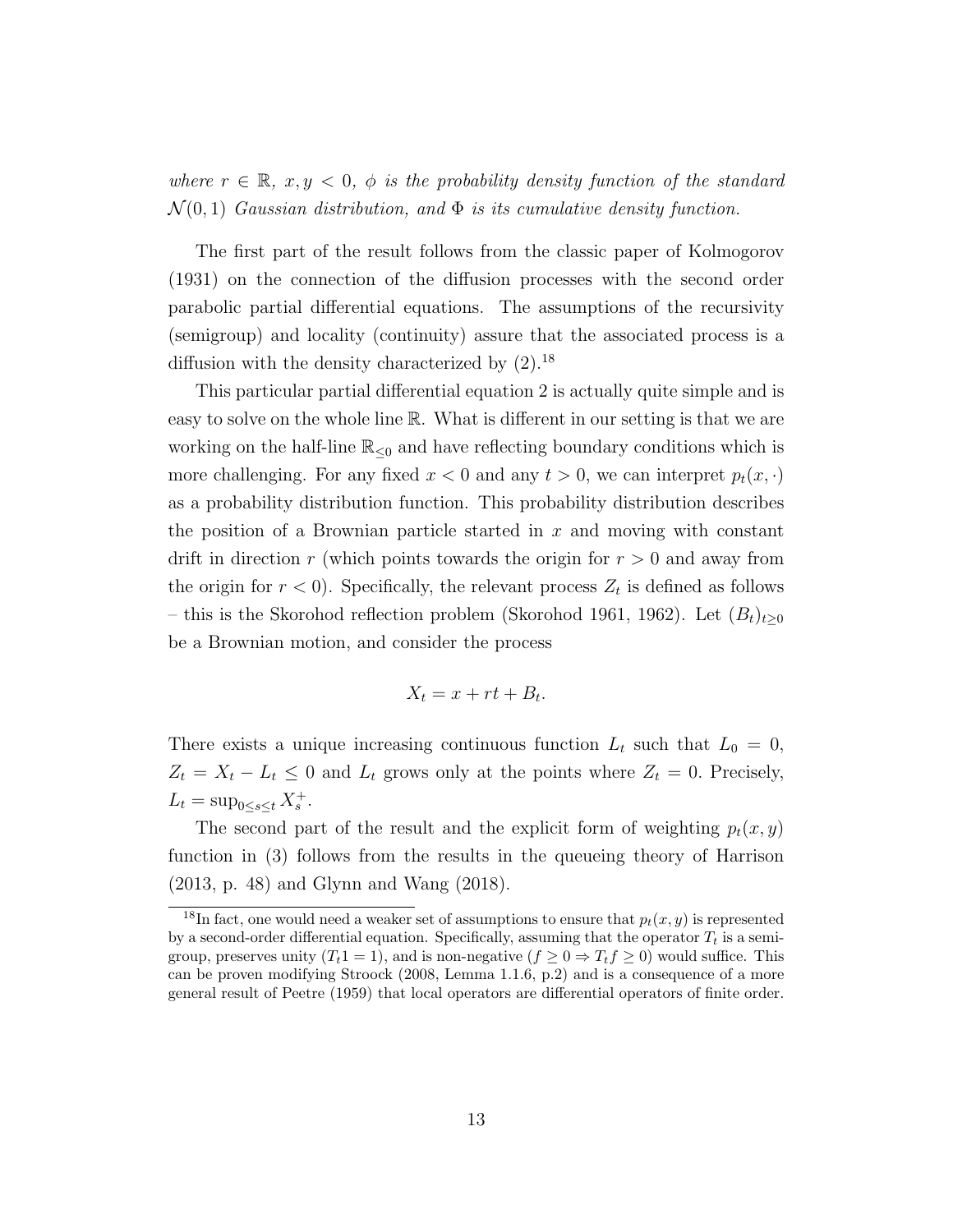Moreover, the smoothed income at scale  $t$ 

$$
u(t,x) = \int_{-\infty}^{0} p_t(x,y) f(y) dy
$$

is the solution  $u(t, y)$  of the initial-boundary value problem

$$
\frac{\partial}{\partial t}u(t,x) = \frac{1}{2}\frac{\partial^2}{\partial x^2}u(t,x) + r\frac{\partial}{\partial x}u(t,x) \quad \text{in } (-\infty, 0),
$$

$$
\frac{\partial}{\partial x}u(t,0) = 0; u(0,x) = f(x).
$$

In particular, the primary object of our interest – smoothed income at the present time  $(x = 0)$  at scale t is given by

$$
g(0) = u(t,0) = \int_{-\infty}^{0} p_t(0,y) f(y) dy
$$

This is the setting that we originally set out to study, and we have identified an averaging function  $h(t, y) = p_t(0, y)$ .

We now derive two important properties of the probability distribution function function  $p_t(x, y)$  – the behavior at the small and large scales.

#### Lemma. We have:

(1) for any fixed  $x < 0$  and  $y < 0$ 

$$
p_t(x, y) \sim \frac{1}{\sqrt{t}} \phi\left(\frac{y-x-rt}{\sqrt{t}}\right), t \to 0.
$$

(2) if  $r > 0$ , then, for all  $x < 0$  and  $y < 0$ , we have

$$
\lim_{t \to \infty} p_t(x, y) = 2re^{2ry},
$$

if  $r < 0$ , then  $p_t(x, \cdot)$  converges to 0 on every compact interval as  $t \to \infty$ .

Proof.

Part (1): Smoothing at small scale:  $t \to 0$ .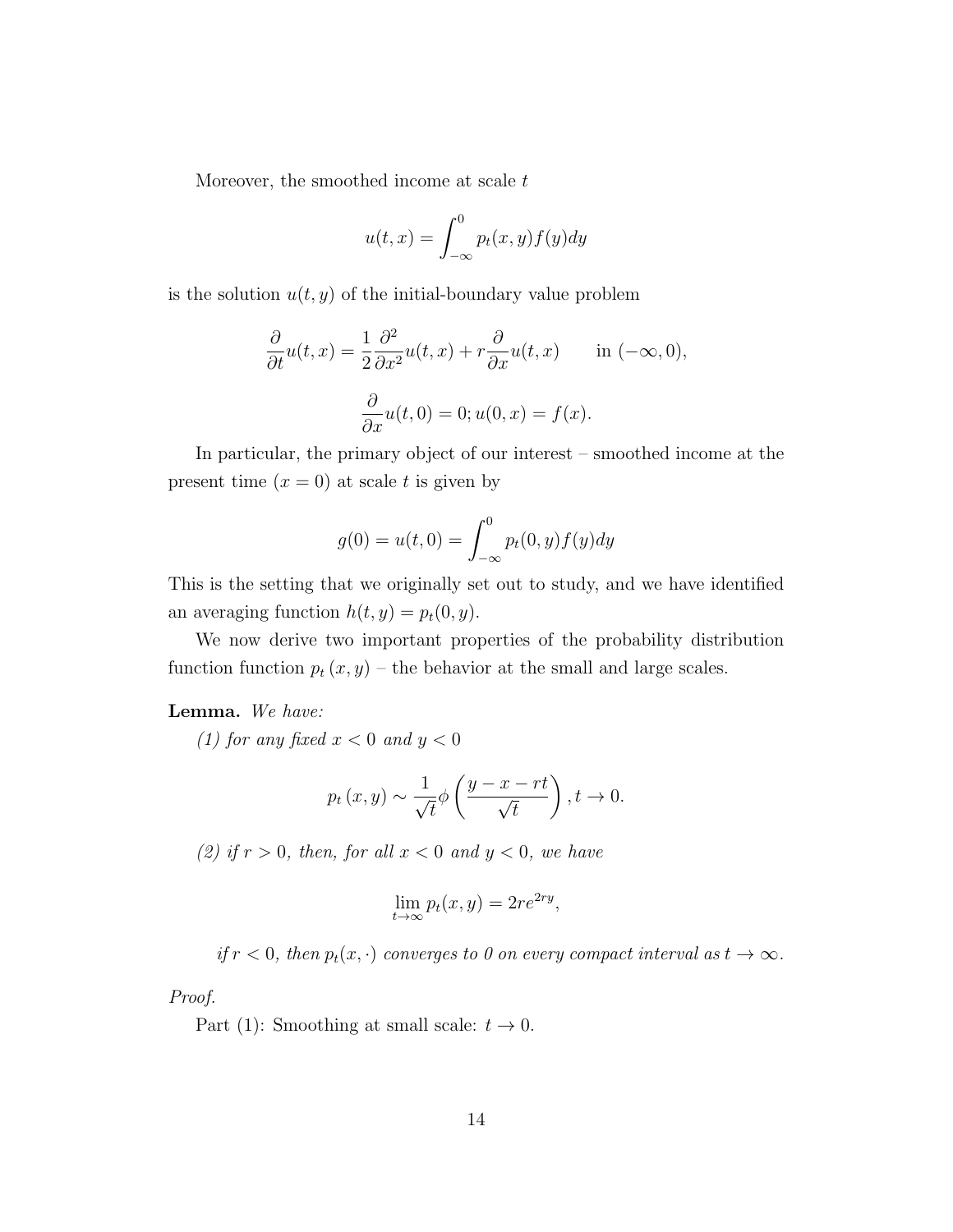For any  $x, y < 0$  consider the ratio

$$
\frac{p_t(x,y)}{\frac{1}{\sqrt{t}}\phi\left(\frac{y-x-rt}{\sqrt{t}}\right)} = 1 + \frac{\sqrt{t}2re^{2ry}\Phi\left(\frac{y+x+rt}{\sqrt{t}}\right)}{\phi\left(\frac{y-x-rt}{\sqrt{t}}\right)} + e^{2ry}\frac{\phi\left(\frac{y+x+rt}{\sqrt{t}}\right)}{\phi\left(\frac{y-x-rt}{\sqrt{t}}\right)}.
$$

We observe that, as  $t \to 0$ ,

$$
\frac{\phi\left(\frac{y+x+rt}{\sqrt{t}}\right)}{\phi\left(\frac{y-x-rt}{\sqrt{t}}\right)} = \exp\left(\frac{(y-x-rt)^2 - (y+x+rt)^2}{2t}\right)
$$

$$
= \exp\left(\frac{-2y(x+rt)}{t}\right) \to 0
$$

Also, as  $t \to 0$ ,

$$
\frac{\Phi\left(\frac{y+x+rt}{\sqrt{t}}\right)}{\phi\left(\frac{y-x-rt}{\sqrt{t}}\right)} = e^{\frac{(y-x-rt)^2}{2t}} \int_{-\infty}^{\frac{y+x+rt}{\sqrt{t}}} e^{-u^2/2} du
$$
\n
$$
\leq \sqrt{\frac{\pi}{2}} \exp\left(\frac{(y-x-rt)^2 - (y+x+rt)^2}{2t}\right) \to 0.
$$

So, for all  $x, y < 0$  and  $t \to 0$ ,

$$
\frac{p_t(x,y)}{\frac{1}{\sqrt{t}}\phi\left(\frac{y-x-rt}{\sqrt{t}}\right)} \to 1.
$$

and the equivalence  $p_t(x, y) \sim \frac{1}{\sqrt{2}}$  $\overline{t}$  $\phi$   $\left(\frac{y-x-rt}{\sqrt{t}}\right)$  $\big), t \to 0$ , is established.

Part (2): Smoothing at large scale:  $t \rightarrow \infty$ . This result shows that for the positive drift (towards the origin) at large scale  $t \to \infty$ , the function  $p_t(x, y)$ converges to a universal (not depending on time  $x$ ) limiting object

$$
p_t(x, y) \to 2re^{2ry}
$$

which is a negative of the exponential distribution. We consider the steady-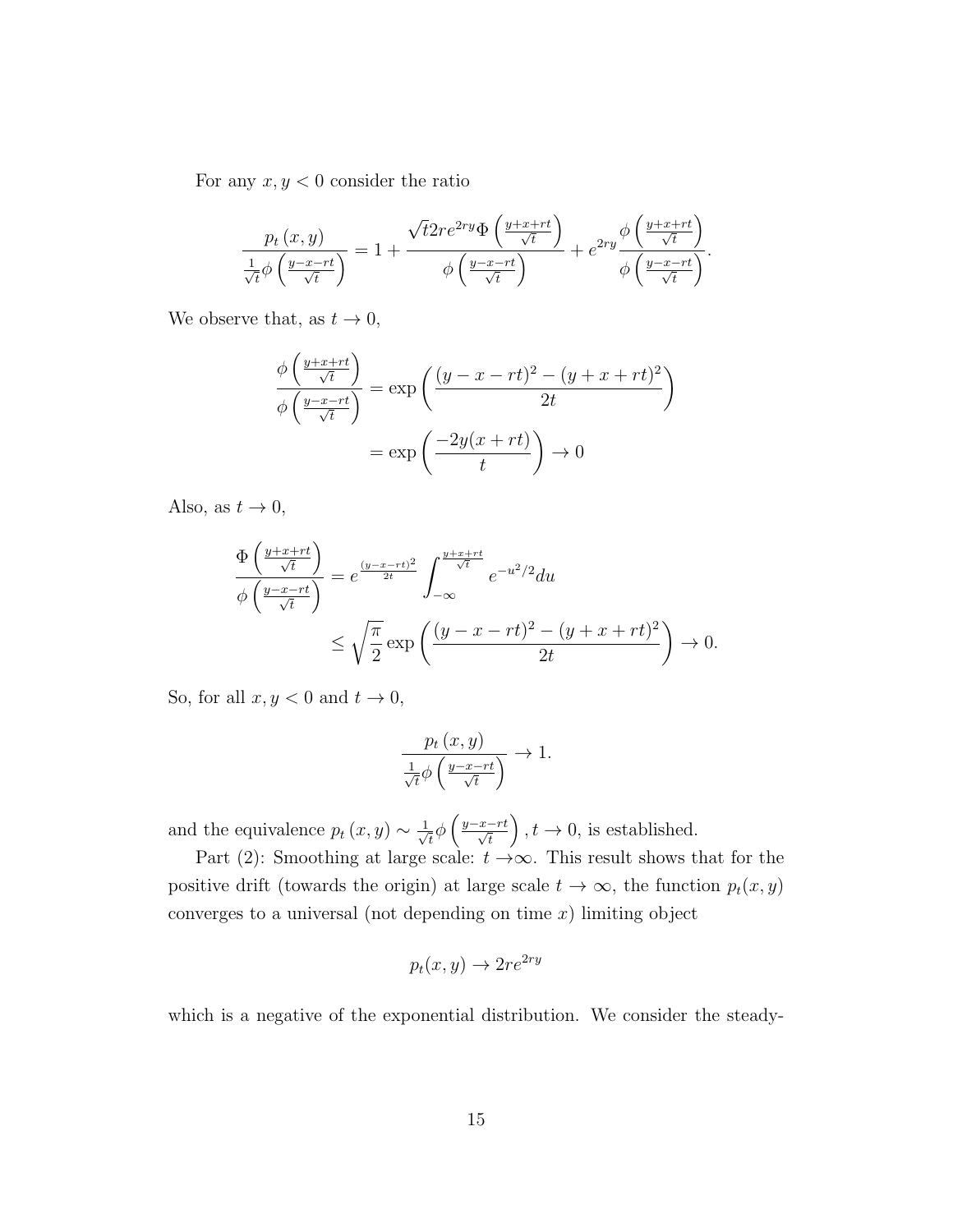state for the Kolmogorov forward equation:

$$
\frac{1}{2}f''(y) = rf'(y).
$$

Clearly,

$$
f(y) = Ae^{2ry} + B
$$

Boundary condition  $f'(0) = 2rf(0)$  implies that  $B = 0$ . Normalization to the mass equal to one gives  $A = 2r$ .  $\Box$ 

The lemma above has the following meaning. Part (1) considers averaging over small time, that is, over a very short effective range. The main idea is that we average over very short windows of time, the boundary condition has no effect, the drift is still presented and we get averaging with the (non-centered) Gaussian distribution). Part (2) is in fact a rather remarkable fact in probability theory. The dynamical situation is as follows: we have a Brownian particle on  $\mathbb{R}_{\leq 0}$  that is reflected at the origin. A particle such as this would slowly start exploring the space and be spread out more and more (roughly at scale  $\sim \sqrt{t}$ after t units of time). Without the drift  $r$  (or with the drift away from zero,  $r < 0$ , there is no interesting limit as  $t \to \infty$ , the probability distribution function of Brownian motion goes to 0 (because the particles are spread out more and more). Here (when  $r > 0$ ), we have a slightly different situation resulting in a very different outcome: we have a constant drift (of strength  $r$ ) moving the particles back to the origin. As time becomes large there is a limiting profile resulting as the balance of two forces: the constant drift trying to move everything to the origin and the Brownian particle moving around randomly. This limiting profile is given by the exponential distribution (which we encountered previously for very different reasons). The parameter  $r > 0$ , drift towards the origin, can be thought of modeling a form of monotonicity where from the point of view of the present  $x = 0$  the more recent observations receive a higher weight.

The explicit form for the density  $p_t(x, y)$  in equation (3) thus gives an interpolation of the weighting function between the Gaussian and the exponential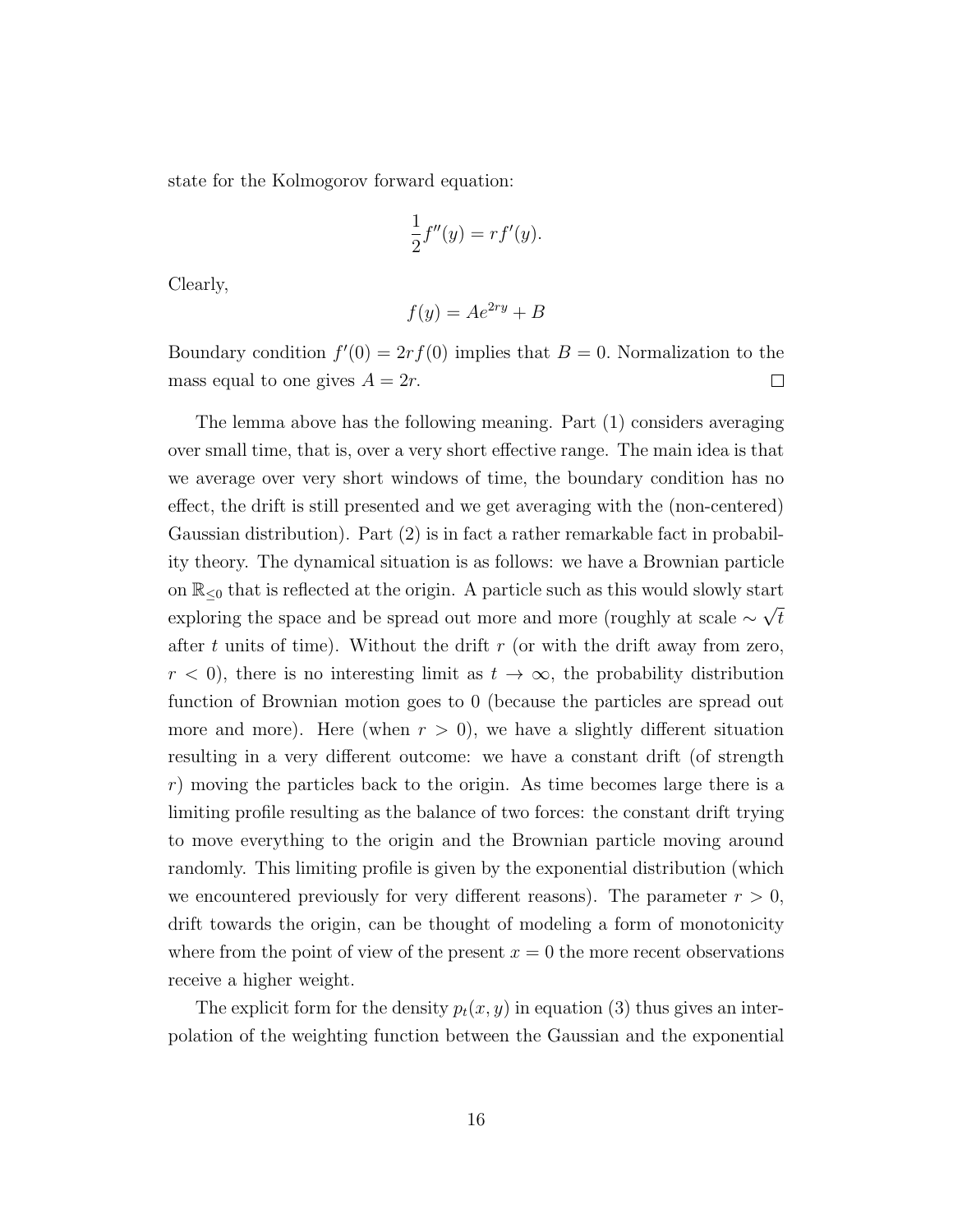distribution. We plot it in Figure 1.



Figure 1: Weighting function  $p_t(0, y)$  interpolates between Gaussian and exponential distributions  $(r > 0)$ .

Figure 2 plots smoothed income  $g(x)$  at different scales t. Higher scales imply a larger effective range of averaging and result in smoother profile of income.



Figure 2: Smoothed income,  $g(x)$ , at different scales t.

Finally, we are interested in the smoothing properties of the weighting function that we found. Specifically, we are interested in knowing whether our equation

$$
\frac{\partial}{\partial t}u(t,x) = \frac{1}{2}\frac{\partial^2}{\partial x^2}u(t,x) + r\frac{\partial}{\partial x}u(t,x)
$$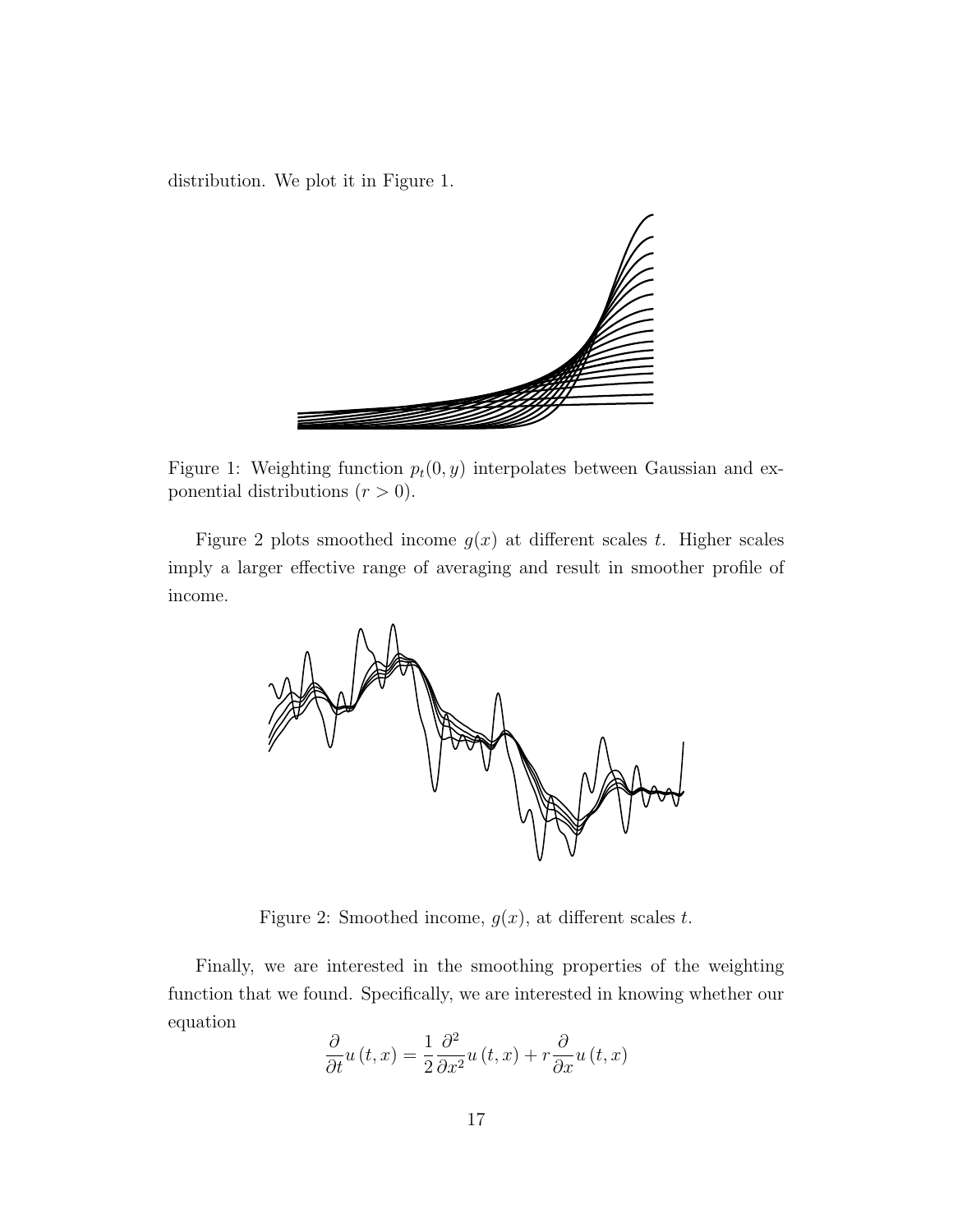arises as a gradient flow on some space. The gradient flow is the analogue of the usual gradient descent process but for the space of the functions. That is, we evolve the whole function in the direction of the steepest increase in some objective function.<sup>19</sup>

Consider the Hilbert space  $L^2((-\infty,0],\mu)$ , where  $\mu(dx) = e^{2rx}dx$ . Let M be the subspace consisting of all continuously differentiable functions  $u$ :  $(-\infty, 0] \to \mathbb{R}$ , such that  $u'(0) = 0$ . On M we define a functional

$$
I(u) = \int_{-\infty}^{0} u_x^2 d\mu,
$$

where  $\mu = e^{2rx}dx$ .

The corresponding gradient flow is a function  $u : [0, \infty) \to M$  such that  $\partial_t u = -\nabla I(u)$ , where  $\nabla I$  is the gradient of the functional I. We compute the gradient:

$$
I(u+\epsilon v) - I(u) = \frac{\epsilon}{2} \int_{-\infty}^{0} u'(x)v'(x)e^{2rx} dx + o(\epsilon).
$$

So,

$$
(\nabla I(u), v) = \frac{1}{2} \int_{-\infty}^{0} u'(x)v'(x)e^{2rx} dx
$$
  
=  $-\frac{1}{2} \int_{-\infty}^{0} v(x)(u''(x) + 2ru'(x))e^{2rx} dx.$ 

It follows that

$$
\nabla I(u) = -\frac{1}{2}u''(x) - ru'(x),
$$

and the gradient flow coincides with the equation

$$
\frac{\partial}{\partial t}u(t,x) = \frac{1}{2}\frac{\partial^2}{\partial x^2}u(t,x) + r\frac{\partial}{\partial x}u(t,x).
$$

Let us consider  $u(t + \varepsilon, x) = u(x) + \varepsilon v(x)$ . We then construct the flow in

<sup>19</sup>See Steinerberger and Tsyvinski (2019) for a detailed description of gradient flows arising in the context of optimal taxation.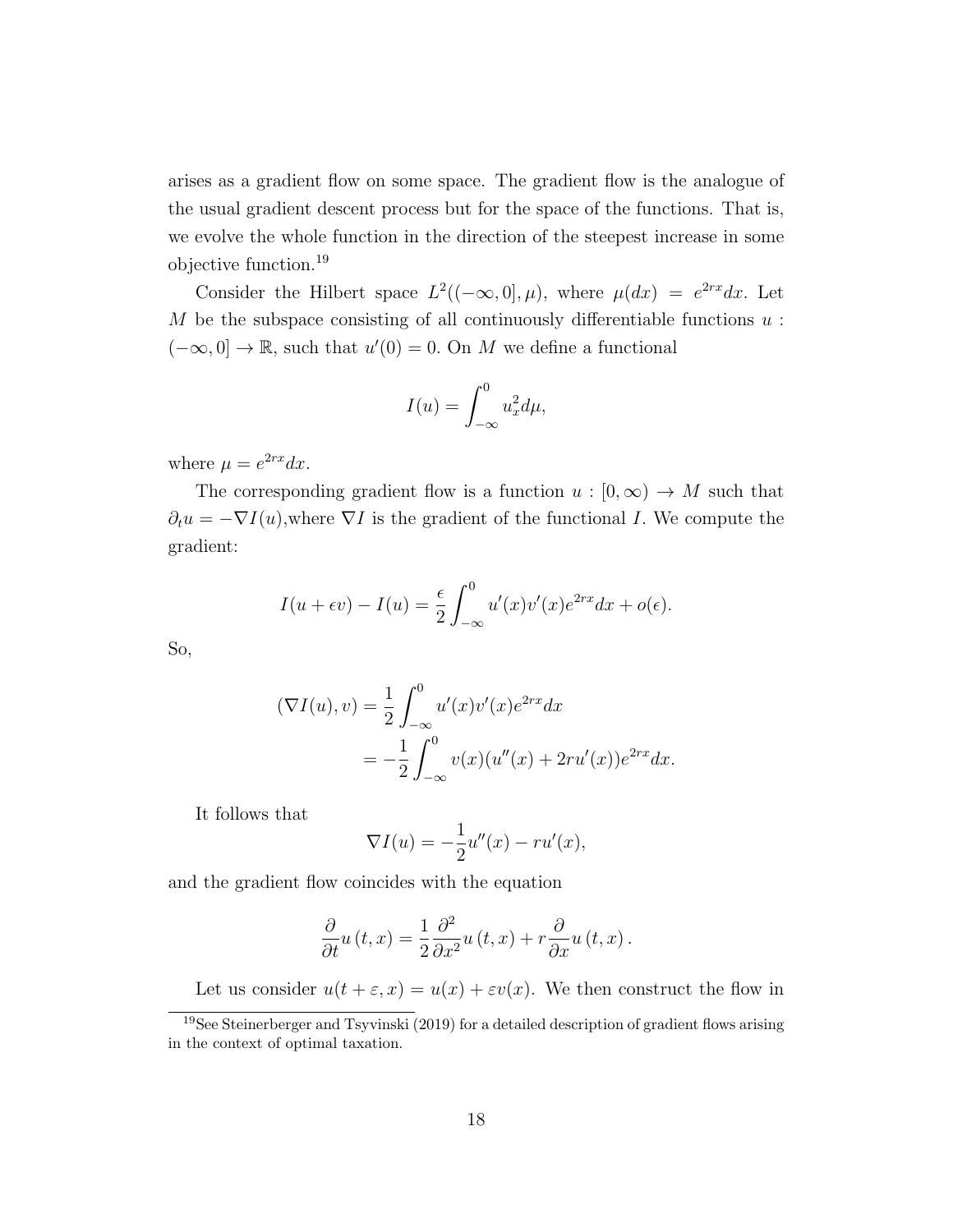the direction opposite to the gradient of I. From this point of view, the PDE smoothes functions as it reduces the  $L^2((-\infty,0],\mu)$ -norm of the derivative in x)

$$
\int_{-\infty}^{0} (u_x + \varepsilon v_x)^2 d\mu = \int_{-\infty}^{0} (u_x + \varepsilon v_x)^2 e^{2rx} dx
$$

$$
= \int_{-\infty}^{0} u_x^2 e^{2rx} dx + 2\varepsilon \int_{-\infty}^{0} u_x v_x e^{2rx} dx + \mathcal{O}(\varepsilon^2)
$$

At the same time, integration by parts (and applying Neumann conditions on the boundary) results in

$$
2\varepsilon \int_{-\infty}^{0} u_x v_x e^{2rx} dx = -2\varepsilon \int_{-\infty}^{0} v \frac{\partial}{\partial x} \left( u_x e^{2rx} \right) dx.
$$

We have

$$
\frac{\partial}{\partial x}\left(u_x e^{2rx}\right) = u_{xx}e^{2rx} + 2u_x re^{2rx} = (u_{xx} + 2ru_x)e^{2rx}
$$

Therefore,

$$
-2\varepsilon \int_{-\infty}^{0} v \frac{\partial}{\partial x} (u_x e^{rx}) dx = -2\varepsilon \int_{-\infty}^{0} v(u_{xx} + 2ru_x) e^{2rx} dx
$$

$$
= -4\varepsilon \int_{-\infty}^{0} v(\frac{1}{2}u_{xx} + ru_x) d\mu
$$

By  $L^2$ -duality (or Cauchy-Schwarz), this quantity is made as small as possible when

$$
v = \frac{1}{2}u_{xx} + ru_x.
$$

That is,  $\frac{1}{2}u_{xx} + ru_x$  is the gradient flow that maximally smoothes income in the sense of maximally decreasing the present value of the sum of  $u^2$ .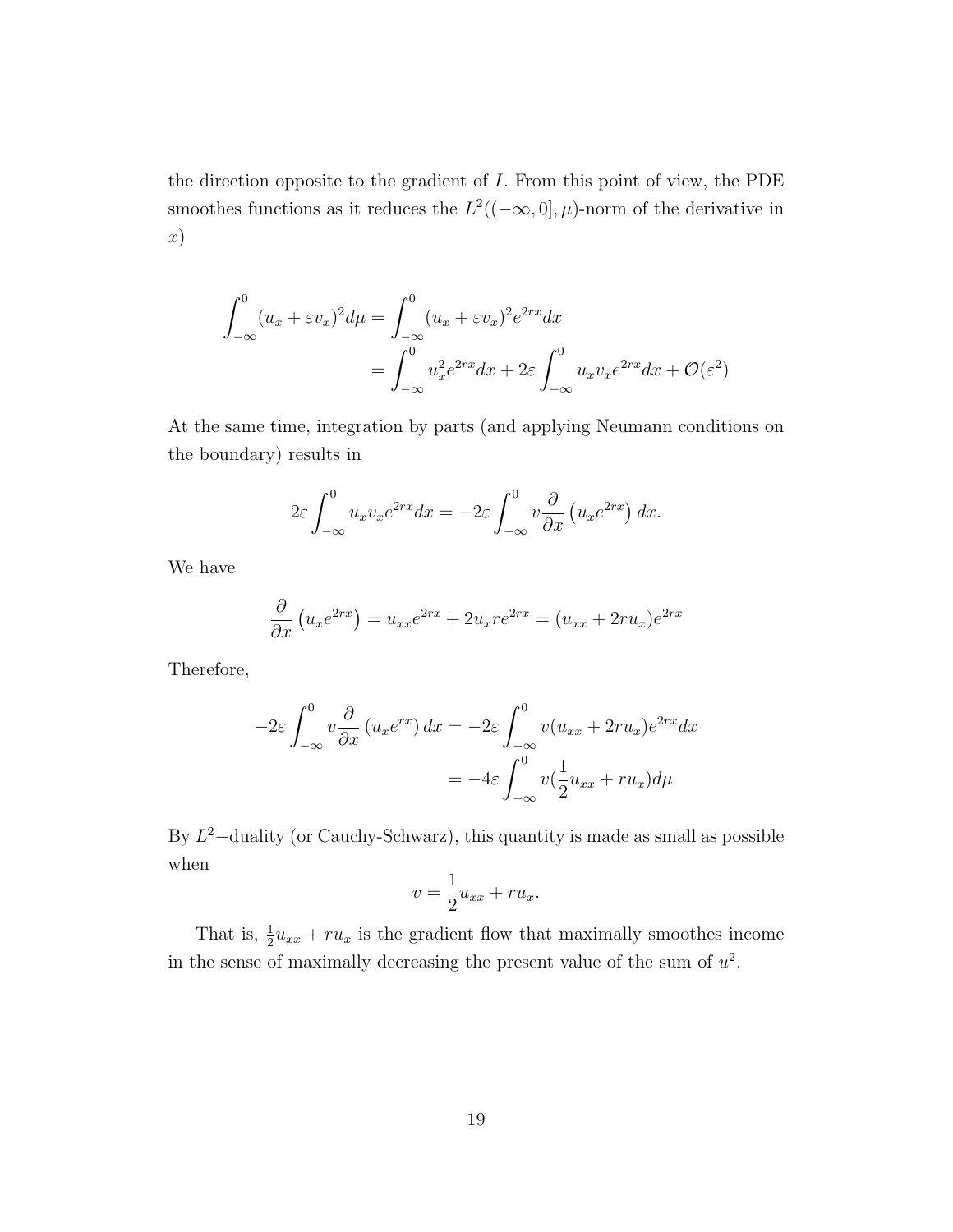# 6 Conclusion

We examine a classic public finance question from a new perspective and propose an averaging rule based on a small set of assumptions.

Anticipating potential criticism, we now address some of the broad issues with this approach. First, the assumptions that we used, while reasonable, are certainly not the only ones one can use and, hence, derive a different averaging and smoothing rule. A good parallel to make is a discussion in the mathematical imaging literature that examines how various sets of assumptions generate different smoothing mechanisms. Moreover, the focus there is exactly the one we take here – how a small set of assumptions generate reasonable results and what the consequences are of relaxing or changing some of those. In particular, we believe it could be quite desirable to have the same question addressed from various different perspectives and see what kind of averaging methods may arise from completely different sets of axioms. A fascinating question is whether the universal appearance of the Gaussian in the two-sided case has an analogous "universal" averaging scheme. Both the half-sided Gaussian and the exponential distribution are natural candidates. Second, the question of the practicality of the results. While the exponential weighting, Gaussian and the explicit form of the density of the reflected Brownian motion for the intermediate case are simple mathematically, it is more difficult (with the exception of the exponential case) to imagine them being implemented in practice. The abstract formulation of the problem and the explicit solution that we derive allow, however, to both precisely state and solve the question rather than rely on the perhaps more useful heuristics. At the same time, with increased digitization one can imagine that some of the theoretical insights presented here to be implemented in practice. This is the main point of an excellent discussion of the broad range of practical implementation topics of the theoretical taxation literature, including income averaging, in Jacobs (2017).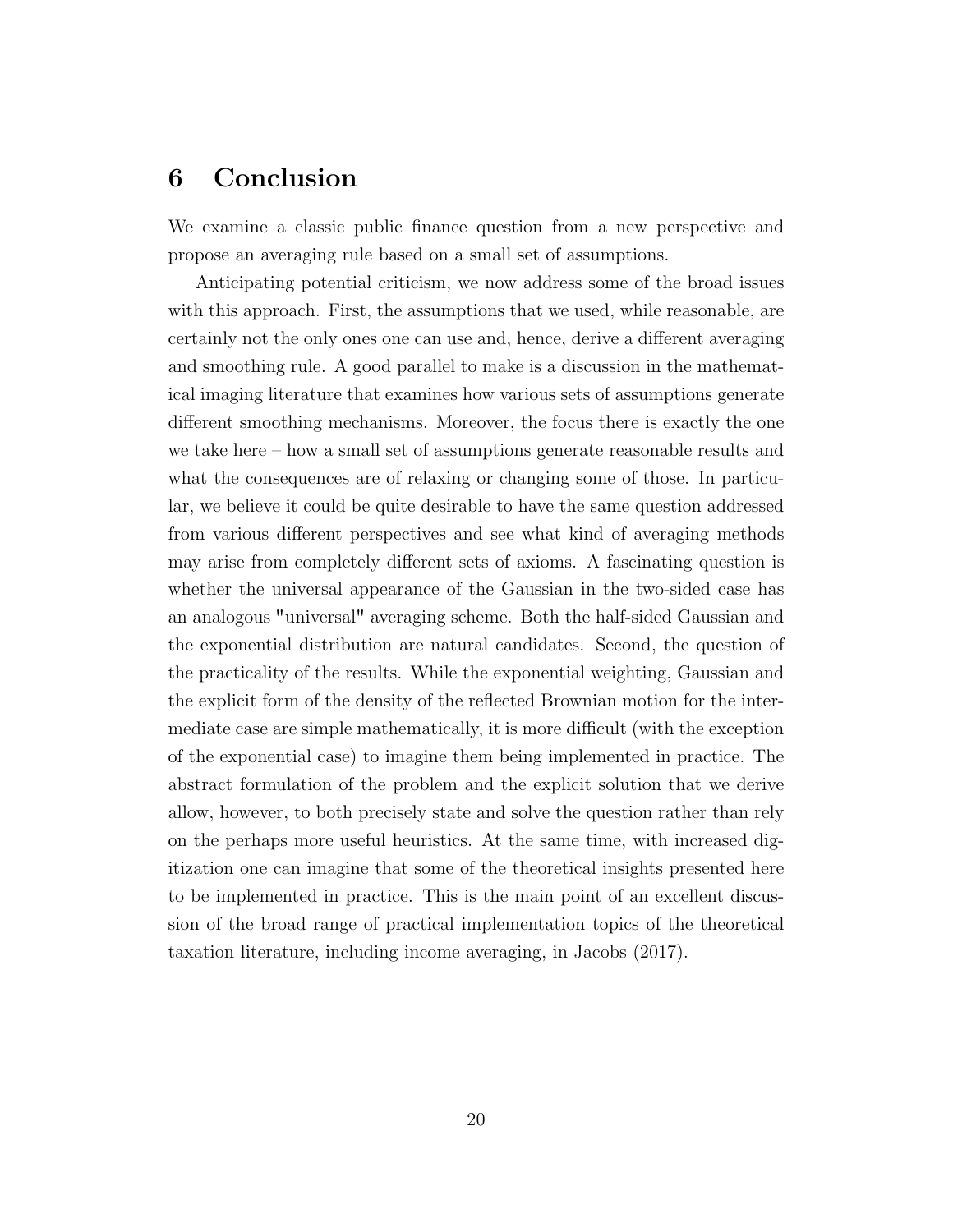### References

Alvarez, Luis, Frederic Guichard, Pierre-Louis Lions, and Jean-Michel Morel. Axioms and fundamental equations of image processing." Archive for Rational Mechanics and Analysis 123, no. 3: 199-257. 1993.

Aubert, Gilles, and Pierre Kornprobst. Mathematical problems in image processing: partial differential equations and the calculus of variations. Vol. 147. Springer Science & Business Media. 2006.

Bargain, Olivier, Alain Trannoy, and Adrien Pacifico. "The Impact of Tax Frequency: Theoretical and Empirical Investigations". Working paper. 2017.

Batchelder, Lily L. "Taxing the poor: Income averaging reconsidered." Harvard Journal on Legislation. 40: 395. 2003.

Brown, Robert G. "Exponential smoothing for predicting demand." In Operations Research, vol. 5, no. 1, pp. 145-145. 1957.

Buchanan, Neil H. "The Case Against Income Averaging." Virginia Tax Review. 25: 1151. 2005.

Diamond, Peter. "Taxes and pensions." Southern Economic Journal 76, no. 1 (2009): 2-15

Fagerström, Daniel. "Temporal scale spaces." International Journal of Computer Vision 64, no. 2-3: 97-106. 2005.

Feller, William. "Diffusion processes in one dimension." Transactions of the American Mathematical Society 77, no. 1: 1-31. 1954.

Glynn, Peter W., and Rob J. Wang. "On the rate of convergence to equilibrium for reflected Brownian motion." Queueing Systems 89, no. 1-2 (2018): 165-197.

Gordon, Daniel V., and Jean-Francois Wen. "Tax penalties on fluctuating incomes: estimates from longitudinal data." International Tax and Public Finance 25, no. 2: 430-457. 2018.

Harrison, J. Michael. Brownian models of performance and control. Cambridge University Press, 2013.

Heathcote, Jonathan, Kjetil Storesletten, and Giovanni L. Violante. "Con-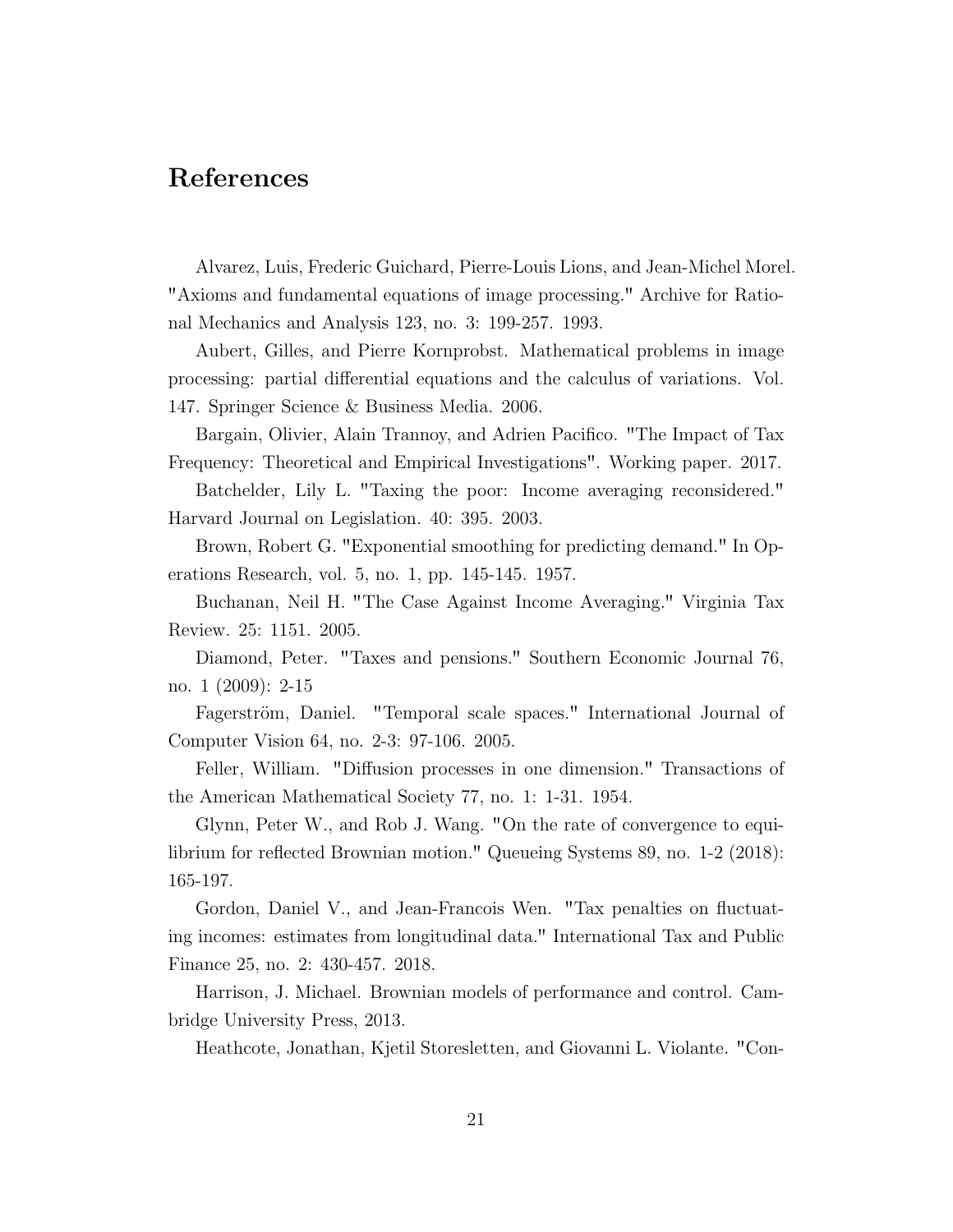sumption and labor supply with partial insurance: An analytical framework." American Economic Review 104, no. 7: 2075-2126. 2014.

Holt, Charles C. "Averaging of income for tax purposes: Equity and fiscalpolicy considerations." National Tax Journal 2, no. 4 : 349-361. 1949.

Holt, Charles C. "Forecasting seasonals and trends by exponentially weighted moving averages" Office of Naval Research. Research Memorandum No. 52., 1957. and reprinted in Holt, Charles C. "Forecasting seasonals and trends by exponentially weighted moving averages." International journal of forecasting 20, no. 1: 5-10. 2004.

Huggett, Mark, and Juan Carlos Parra. "How well does the US social insurance system provide social insurance?." Journal of Political Economy 118, no. 1: 76-112. 2010.

Jacobs, Bas. "Digitalization and Taxation", in: Sanjeev Gupta, Michael Keen, Alpa Shah, and Genevieve Verdier (eds), Digital Revolutions in Public Finance, Washington-DC: International Monetary Fund, Ch. 2. 2017.

Karlin, Samuel. Total positivity. Vol. 1. Stanford University Press. 1968. Kapicka, Marek. " Quantifying the Welfare Gains from History Dependent Income Taxation." ADEMU Working paper series. 2017.

Kolmogorov, Andrei. "Uber die analytischen Methoden in der Wahrschein- ¨ lichkeitsrechnung." Mathematische Annalen 104, no. 1: 415-458. 1931.

Koenderink, Jan J. "The structure of images." Biological cybernetics 50, no. 5: 363-370. 1984.

Lindeberg, Tony. "On the axiomatic foundations of linear scale-space." In Gaussian scale-space theory, pp. 75-97. Springer, Dordrecht. 1997.

Lindeberg, Tony. "Generalized Gaussian scale-space axiomatics comprising linear scale-space, affine scale-space and spatio-temporal scale-space." Journal of Mathematical Imaging and Vision 40, no. 1: 36-81. 2011.

Lindeberg, Tony. Scale-space theory in computer vision. Vol. 256. Springer Science & Business Media. 2013.

Lindeberg, Tony, and Daniel Fagerström. "Scale-space with casual time direction." In European Conference on Computer Vision, pp. 229-240. Springer, Berlin, Heidelberg. 1996.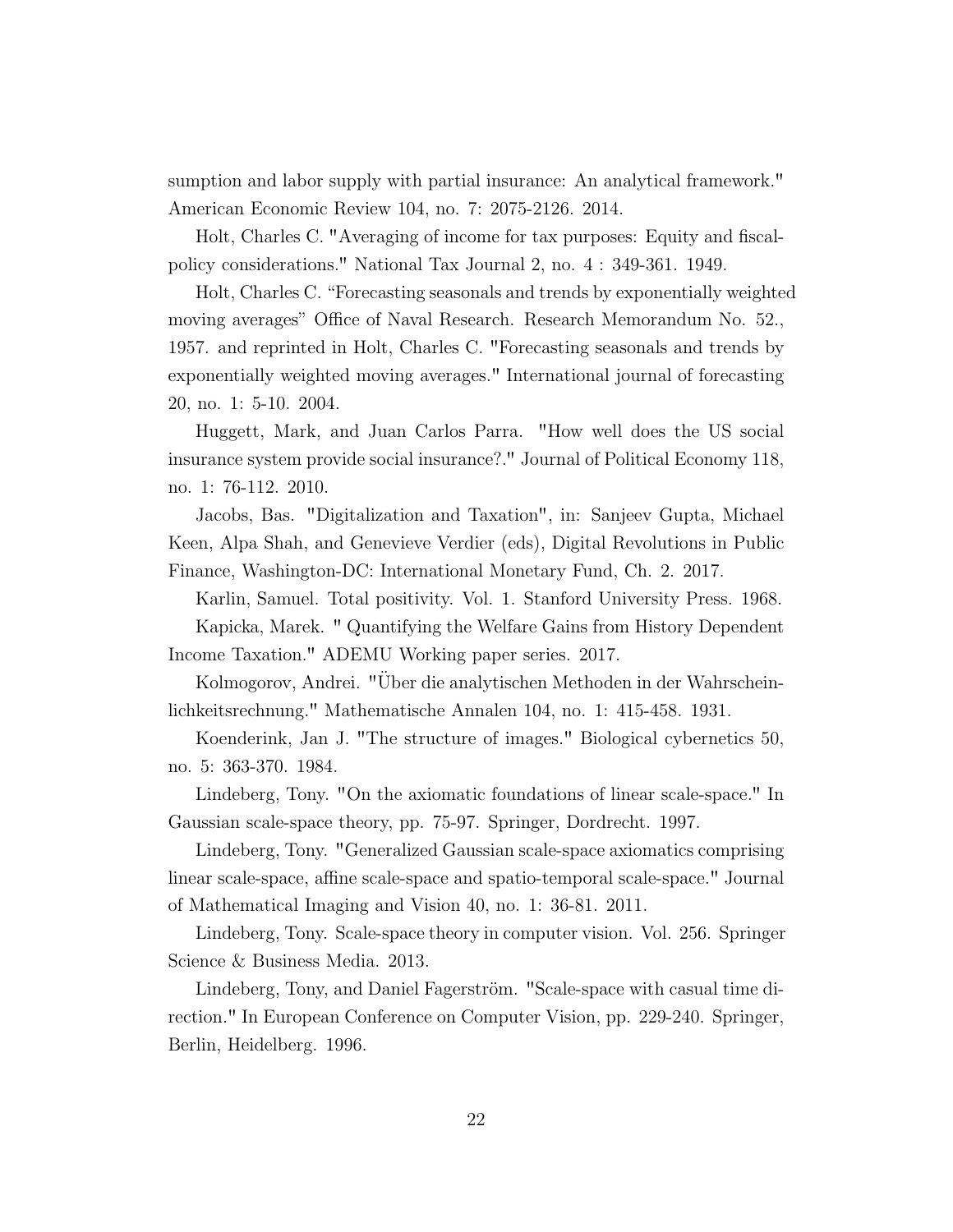Mintz, Jack M., and Thomas A. Wilson. "Saving the future: restoring fairness to the taxation of savings." Commentary-CD Howe Institute 176. 2002.

Mirrlees, James A., and Stuart Adam. Dimensions of tax design: the Mirrlees review. Oxford University Press, 2010.

Pauwels, Eric J., Luc J. Van Gool, Peter Fiddelaers, and Theo Moons. An extended class of scale-invariant and recursive scale space filters." IEEE Transactions on Pattern Analysis and Machine Intelligence 17, no. 7: 691-701. 1995.

Peetre, Jaak. "Une caracterisation abstraite des operateurs differentiels." Mathematica Scandinavica: 211-218. 1959.

Salden, Alfons H., Bart M. ter Haar Romeny, and Max A. Viergever. Linear scale-space theory from physical principles." Journal of Mathematical Imaging and Vision 9, no. 2: 103-139. 1998.

Saez, Emmanuel. "Optimal income transfer programs: intensive versus extensive labor supply responses." The Quarterly Journal of Economics 117, no. 3 1039-1073. 2002.

Skorokhod, Anatoliy V. "Stochastic equations for diffusion processes in a bounded region." Theory of Probability & Its Applications 6, no. 3: 264-274. 1961.

Skorokhod, Anatoliy V. "Stochastic equations for diffusion processes in a bounded region. II." Theory of Probability & Its Applications 7, no. 1: 3-23. 1962.

Schönberg, Isaac Jacob. "On variation-diminishing integral operators of the convolution type." Proceedings of the National Academy of Sciences of the United States of America 34, no. 4, p. 164-169. 1948.

Simons, Henry C. Personal income taxation: The definition of income as a problem of fiscal policy. Chicago University, Chicago. 1938.

Steinerberger, Stefan and Aleh Tsyvinski. "Tax mechanisms and gradient flows". National Bureau of Economic Research Working paper, No. w25821. 2019.

Stroock, Daniel W. Partial differential equations for probabilists. Cambridge Univ. Press. 2008.